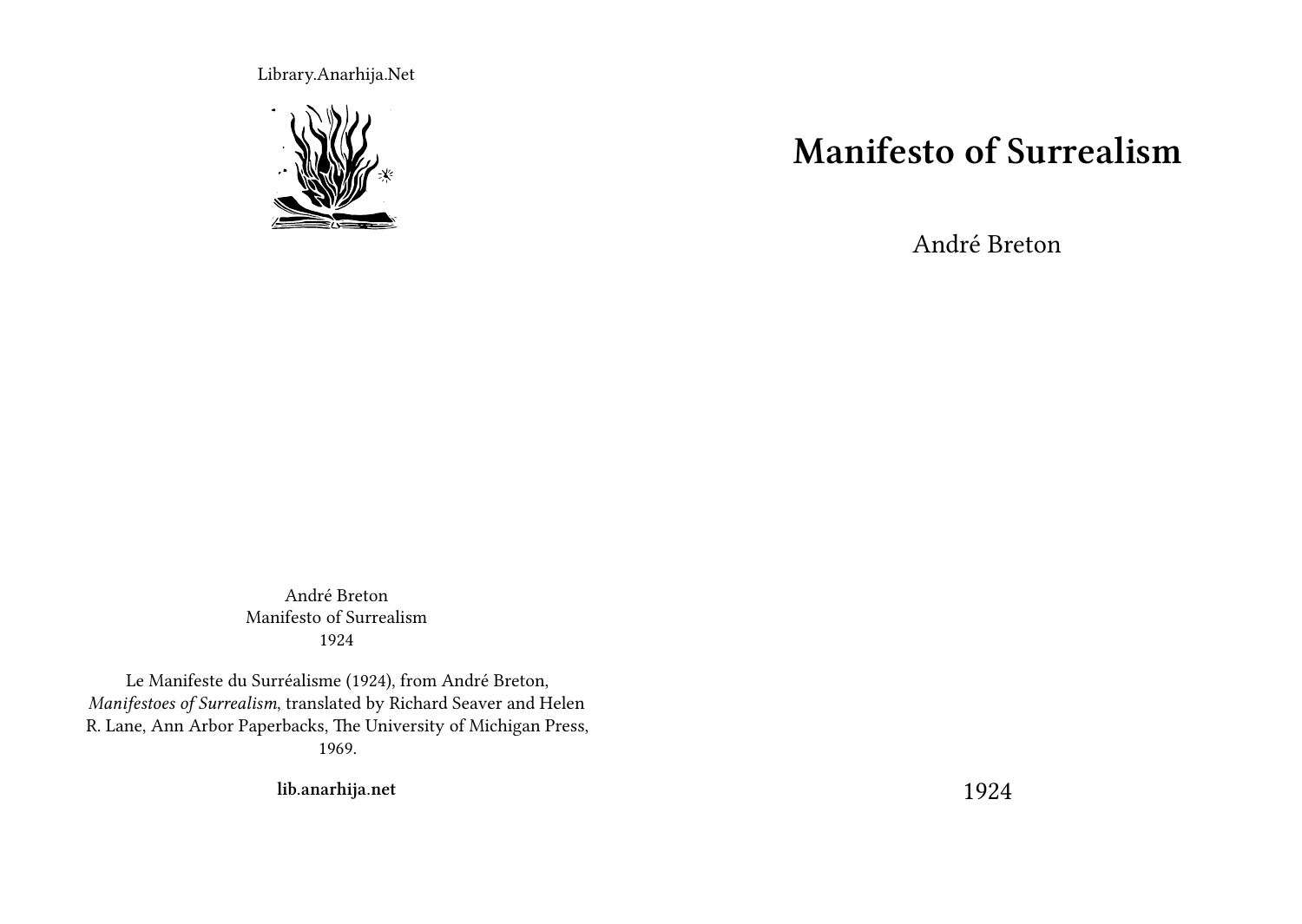# **Contents**

| Preface for a Reprint of the Manifesto (1929) 3 |  |
|-------------------------------------------------|--|
|                                                 |  |
| SECRETS OF THE MAGICAL SURREALIST ART 30        |  |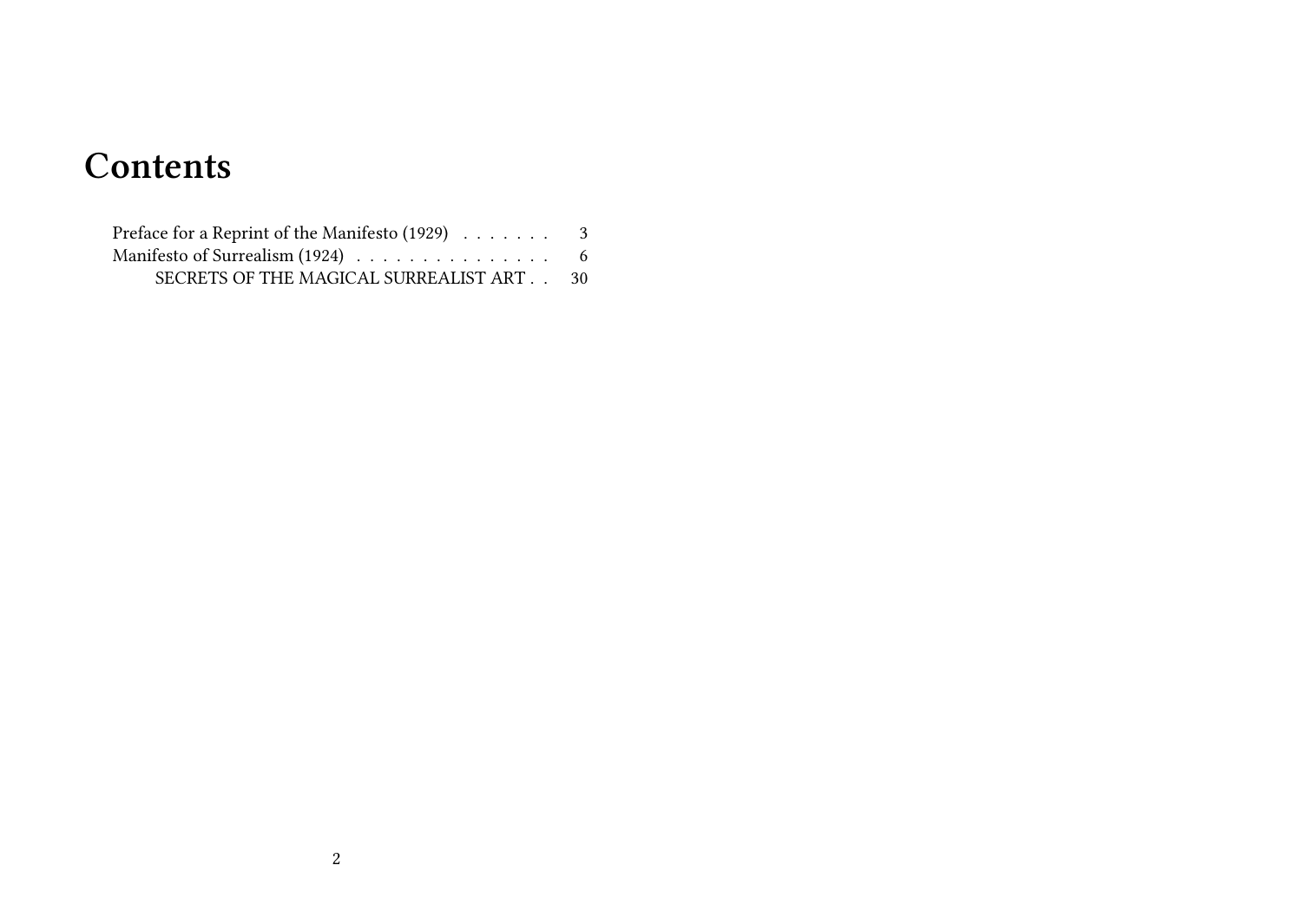others the futile task of curing patients. He was wholly consumed by and devoted to that sacred fever.

Surrealism, such as I conceive of it, asserts our complete *nonconformism* clearly enough so that there can be no question of translating it, at the trial of the real world, as evidence for the defense. It could, on the contrary, only serve to justify the complete state of distraction which we hope to achieve here below. Kant's absentmindedness regarding women, Pasteur's absentmindedness about "grapes," Curie's absentmindedness with respect to vehicles, are in this regard profoundly symptomatic. This world is only very relatively in tune with thought, and incidents of this kind are only the most obvious episodes of a war in which I am proud to be participating. "Ce monde n'est que très relativement à la mesure de la pensée et les incidents de ce genre ne sont que les épisodes jusqu'ici les plus marquants d'une guerre d'indépendence à laquelle je me fais gloire de participer." Surrealism is the "invisible ray" which will one day enable us to win out over our opponents. "You are no longer trembling, carcass." This summer the roses are blue; the wood is of glass. The earth, draped in its verdant cloak, makes as little impression upon me as a ghost. It is living and ceasing to live which are imaginary solutions. Existence is elsewhere.

### **Preface for a Reprint of the Manifesto (1929)**

It was to be expected that this book would change, and to the extent that it questioned our terrestrial existence by charging it nonetheless with everything that it comprises on this or that side of the limits we are in the habit of assigning to it, that its fate would be closely bound up with my own, which is, for example, to have written and not to have written books. Those attributed to me do not seem to me to exercise any greater influence on me than many others, and no doubt I am no longer as fully familiar with them as it is possible to be. Regardless of whatever controversy that may have arisen concerning the "Manifesto of Surrealism" between 1924 and 1929 – without arguing the pros and cons of its validity – it is obvious that, independent of this controversy, the human adventure continued to take place with the minimum of risks, on almost all sides at once, according to the whims of the imagination which alone causes real things. To allow a work one has written to be republished, a work not all that different from one you might more or less have read by someone else, is tantamount to "recognizing" I would not even go so far as to say a child whose features one had already ascertained were reasonably friendly, whose constitution is healthy enough, but rather something which, no matter how bravely it may have been, can no longer be. There is nothing I can do about it, except to blame myself for not always and in every respect having been a prophet. Still very much apropos is the famous question Arthur Craven, "in a very tired, very weary tone," asked Andre Gide: "Monsieur Gide, where are we with respect to time?" To which Gide, with no malice intended, replied: "Fifteen minutes before six." Ah!, it must indeed be admitted, we're in bad, we're in terrible shape when it comes to time.

Here as elsewhere admission and denial are tightly interwoven. I do not understand why, or how, how I am still living, or, for all the more reason, what I am living. If, from a system in which I believe, to which I slowly adapt myself, like Surrealism, there remains,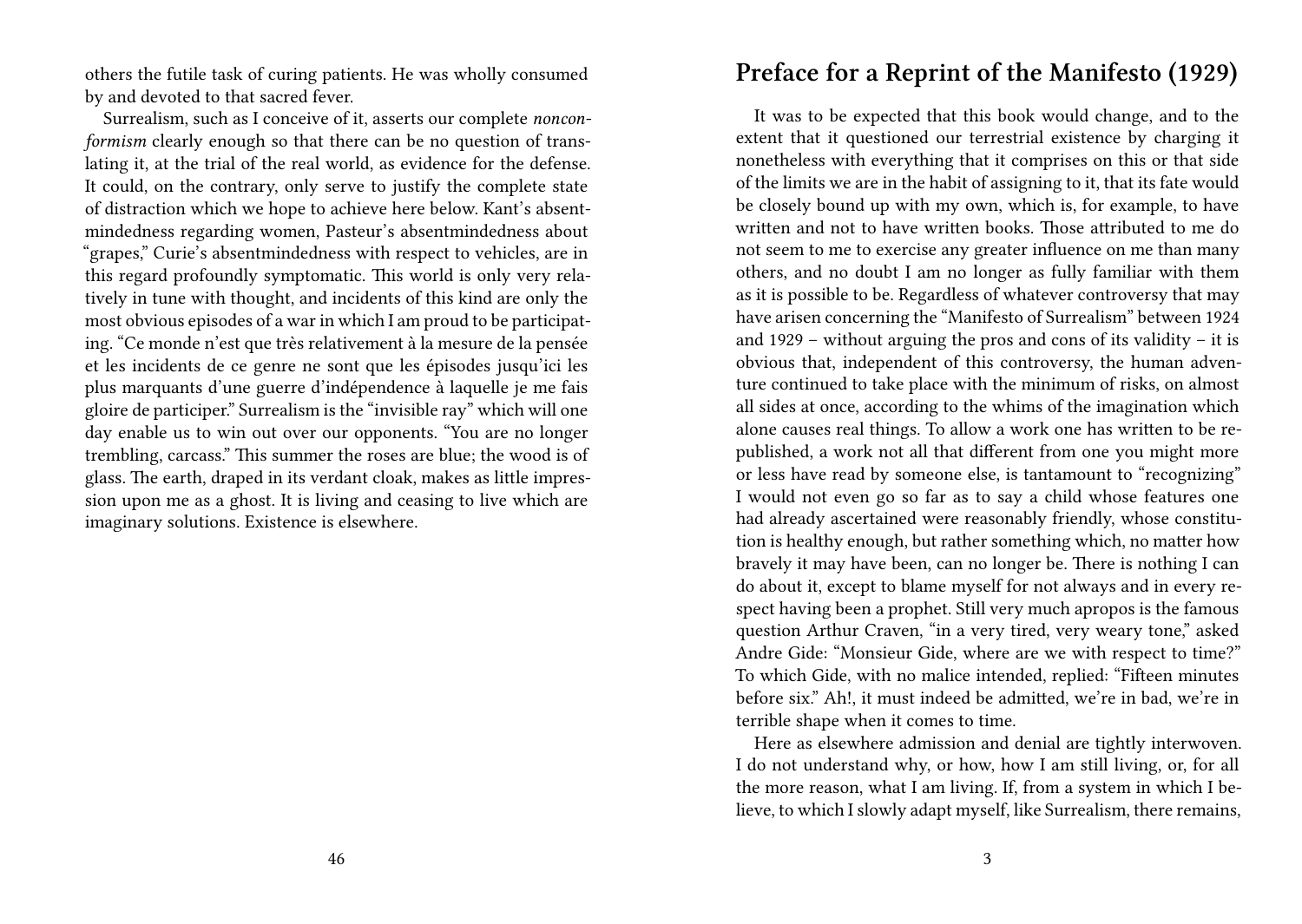if there will always remain, enough for me to immerse myself in, there will nonetheless never be enough to make me what I would like to be, no matter how indulgent I am about myself. A relative indulgence compared to that others have shown me (or non-me, I don't know). And yet I am living, I have even discovered that I care about life. The more I have sometimes found reasons for putting an end to it the more I have caught myself admiring some random square of parquet floor: it was really like silk, like the silk that would have been as beautiful as water. I liked this lucid pain, as though the entire universal drama of it had then passed through me and I was suddenly worth the trouble. But I liked it in the light of, how shall I say, of new things that I had never seen glow before. It was from this that I understood that, in spite of everything, life was given, that a force independent of that of expressing and making oneself heard spiritually presided – insofar as a living man is concerned – over reactions of invaluable interest, the secret of which will disappear with him. This secret has not been revealed to me, and as far as I am concerned its recognition in no way invalidates my confessed inaptitude for religious meditation. I simply believe that between my thought, such as it appears in what material people have been able to read that has my signature affixed to it, and me, which the true nature of my thought involves in something but precisely what I do not yet know, there is a world, an imperceptible world of phantasms, of hypothetical realizations, of wagers lost, and of lies, a cursory examination of which convinces me not to correct this work in the slightest. This book demands all the vanity of the scientific mind, all the puerility of this need for perspective which the bitter vicissitudes of history provide. This time again, faithful to the tendency that I have always had to ignore any kind of sentimental obstacle, I shall waste no time passing judgment on those among my initial companions who have become frightened and turned back, I shall not yield to the temptation to substitute names by means of which this book might be able to lay claim to being up-to-date. Fully mindful, however, that the most precious gifts of the mind cannot

and did not realize what spectacle it was he was seeing. I shall be alone, very alone within myself, indifferent to all the world's ballets. What I have done, what I have left undone, I give it to you.

And ever since I have had a great desire to show forbearance to scientific musing, however unbecoming, in the final analysis, from every point of view. Radios? Fine. Syphilis? If you like. Photography? I don't see any reason why not. The cinema? Three cheers for darkened rooms. War? Gave us a good laugh. The telephone? Hello. Youth? Charming white hair. Try to make me say thank you: "Thank you." Thank you. If the common man has a high opinion of things which properly speaking belong to the realm of the laboratory, it is because such research has resulted in the manufacture of a machine or the discovery of some serum which the man in the street views as affecting him directly. He is quite sure that they have been trying to improve his lot. I am not quite sure to what extent scholars are motivated by humanitarian aims, but it does not seem to me that this factor constitutes a very marked degree of goodness. I am, of course, referring to true scholars and not to the vulgarizers and popularizers of all sorts who take out patents. In this realm as in any other, I believe in the pure Surrealist joy of the man who, forewarned that all others before him have failed, refuses to admit defeat, sets off from whatever point he chooses, along any other path save a reasonable one, and arrives wherever he can. Such and such an image, by which he deems it opportune to indicate his progress and which may result, perhaps, in his receiving public acclaim, is to me, I must confess, a matter of complete indifference. Nor is the material with which he must perforce encumber himself; his glass tubes or my metallic feathers… As for his method, I am willing to give it as much credit as I do mine. I have seen the inventor of the cutaneous plantar reflex at work; he manipulated his subjects without respite, it was much more than an "examination" he was employing; *it was obvious that he was following no set plan.* Here and there he formulated a remark, distantly, without nonetheless setting down his needle, while his hammer was never still. He left to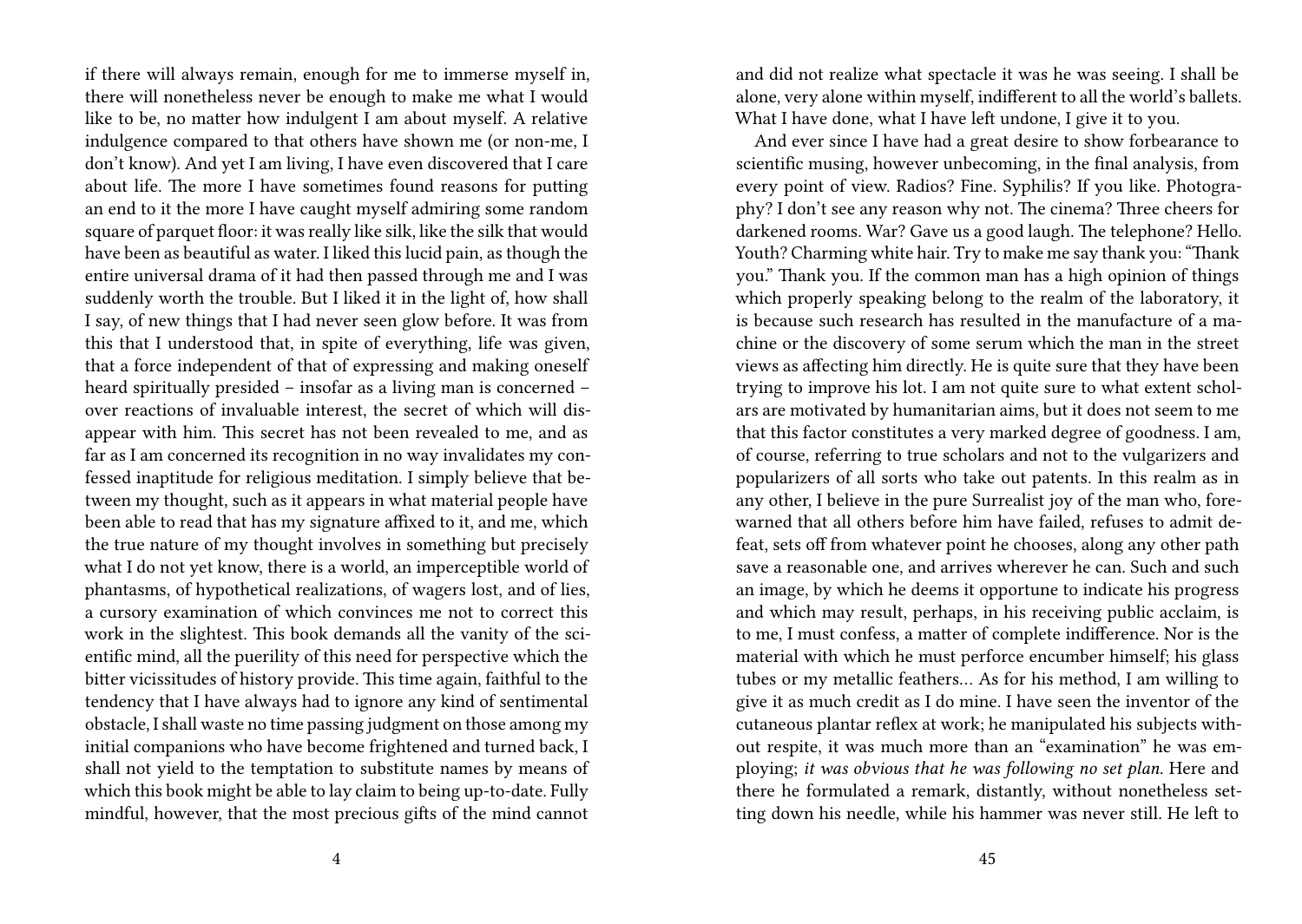ings there. I hasten to add that future Surrealist techniques do not interest me.

Far more serious, in my opinion<sup>17</sup> – I have intimated it often enough — are the applications of Surrealism to action. To be sure, I do not believe in the prophetic nature of the Surrealist word. "It is the oracle, the things I say."<sup>18</sup> Yes, *as much as I like,* but what of the oracle itself?<sup>19</sup> Men's piety does not fool me. The Surrealist voice that shook Cumae, Dodona, and Delphi is nothing more than the voice which dictates my less irascible speeches to me. My *time* must not be its time, why should this voice help me resolve the childish problem of my destiny? I pretend, unfortunately, to act in a world where, in order to take into account its suggestions, I would be obliged to resort to two kinds of interpreters, one to translate its judgements for me, the other, impossible to find, to transmit to my fellow men whatever sense I could make out of them. This world, in which I endure what I endure (don't go see), this modern world, I mean, what the devil do you want me to do with it? Perhaps the Surrealist voice will be stilled, I have given up trying to keep track of those who have disappeared. I shall no longer enter into, however briefly, the marvelous detailed description of my years and my days. I shall be like Nijinski who was taken last year to the Russian ballet

survive the smallest particle of honor, I shall simply reaffirm my unshakable confidence in the principle of an activity which has never deceived me, which seems to me more deserving than ever of our unstinting, absolute, insane devotion, for the simple reason that it alone is the dispenser, albeit at intervals well spaced out one from the other, of transfiguring rays of a grace I persist in comparing in all respects to divine grace.

André Breton, 1929.

<sup>19</sup> Still, STILL… We must absolutely get to the bottom of this. Today, June 8, 1924, about one o'clock, the voice whispered to me: "Béthune, Béthune." What did it mean? I have never been to Béthune, and have only the vaguest notion as to where it is located on the map of France. Béthune evokes nothing for me, not even a scene from *The Three Musketeers.* I should have left for Béthune, where perhaps there was something awaiting me; that would have been to simple, really. Someone told me they had read in a book by Chesterton about a detective who, in order to find someone he is looking for in a certain city, simply scoured from roof to cellar the houses which, from the outside, seemed somehow abnormal to him, were it only in some slight detail. This system is as good as any other.

Similarly, in 1919, Soupault went into any number of impossible buildings to ask the concierge whether Philippe Soupault did in fact live there. He would not have been surprised, I suspect, by an affirmative reply. He would have gone and knocked on his door.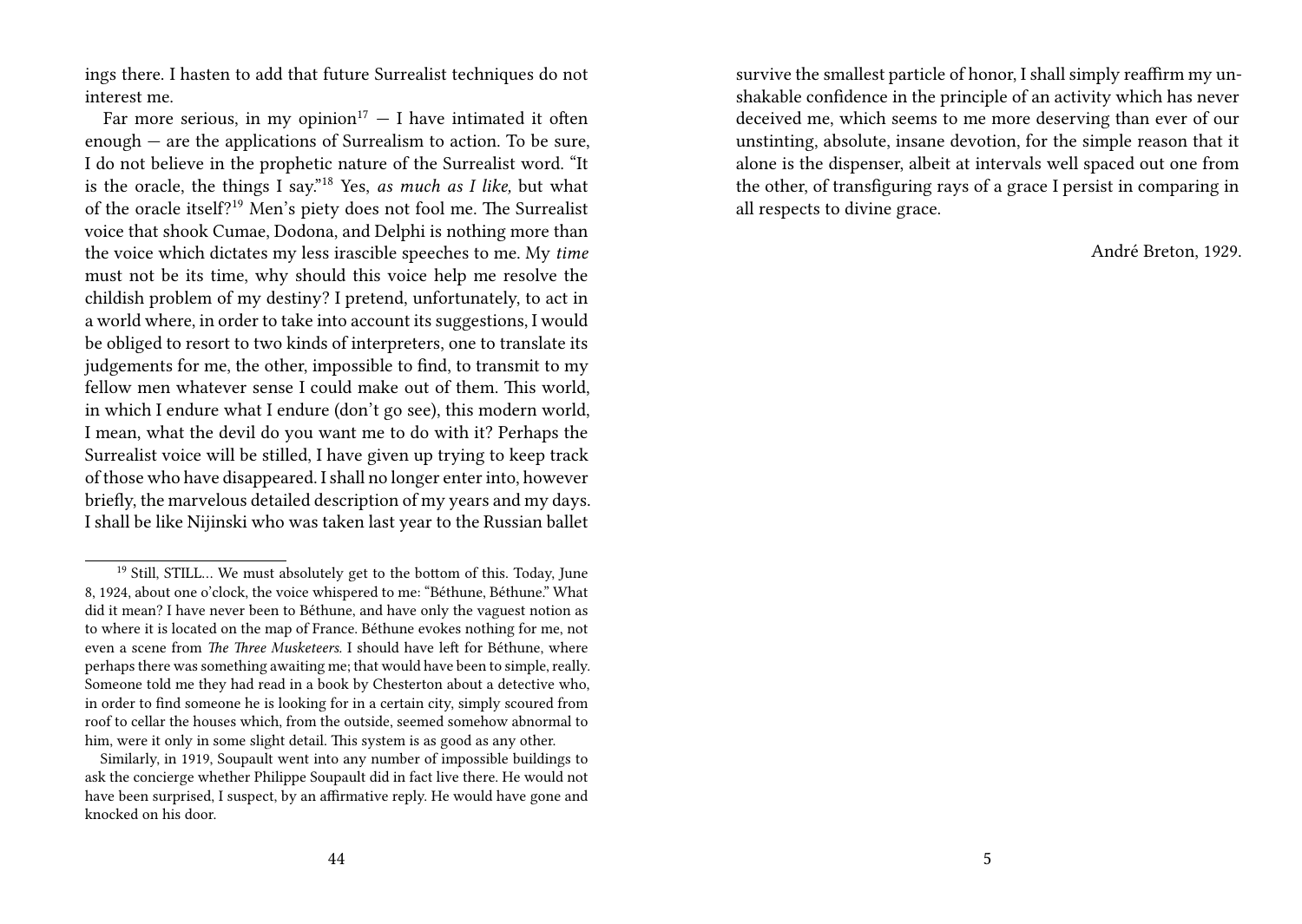## **Manifesto of Surrealism (1924)**

So strong is the belief in life, in what is most fragile in life – *real* life, I mean – that in the end this belief is lost. Man, that inveterate dreamer, daily more discontent with his destiny, has trouble assessing the objects he has been led to use, objects that his nonchalance has brought his way, or that he has earned through his own efforts, almost always through his own efforts, for he has agreed to work, at least he has not refused to try his luck (or what he calls his luck!). At this point he feels extremely modest: he knows what women he has had, what silly affairs he has been involved in; he is unimpressed by his wealth or his poverty, in this respect he is still a newborn babe and, as for the approval of his conscience, I confess that he does very nicely without it. If he still retains a certain lucidity, all he can do is turn back toward his childhood which, however his guides and mentors may have botched it, still strikes him as somehow charming. There, the absence of any known restrictions allows him the perspective of several lives lived at once; this illusion becomes firmly rooted within him; now he is only interested in the fleeting, the extreme facility of everything. Children set off each day without a worry in the world. Everything is near at hand, the worst material conditions are fine. The woods are white or black, one will never sleep.

But it is true that we would not dare venture so far, it is not merely a question of distance. Threat is piled upon threat, one yields, abandons a portion of the terrain to be conquered. This imagination which knows no bounds is henceforth allowed to be exercised only in strict accordance with the laws of an arbitrary utility; it is incapable of assuming this inferior role for very long and, in the vicinity of the twentieth year, generally prefers to abandon man to his lusterless fate.

Though he may later try to pull himself together on occasion, having felt that he is losing by slow degrees all reason for living, incapable as he has become of being able to rise to some exceptional

The wandering singer WHERE IS HE? in memory in his house AT THE SUITORS' BALL I do as I dance What people did, what they're going to do

And we could offer many many more examples. The theater, philosophy, science, criticism would all succeed in finding their bear-

What is true for the publication of a book will also hold true for a whole host of other acts as soon as Surrealist methods begin to enjoy widespread favor. When that happens, a new morality must be substituted for the prevailing morality, the source of all our trials and tribulations.)

<sup>18</sup> Rimbaud.

 $17$  Whatever reservations I may be allowed to make concerning responsibility in general and the medico-legal considerations which determine an individual's degree of responsibility — complete responsibility, irresponsibility, limited responsibility  $(sic)$  – however difficult it may be for me to accept the principle of any kind of responsibility, I would like to know how the first punishable offenses, the Surrealist character of which will be clearly apparent, will be *judged.* Will the accused be acquitted, or will he merely be given the benefit of the doubt because of extenuating circumstances? It's a shame that the violation of the laws governing the Press is today scarcely repressed, for if it were not we would soon see a trial of this sort: the accused has published a book which is an outrage to public decency. Several of his "most respected and honorable" fellow citizens have lodged a complaint against him, and he is also charged with slander and libel. There are also all sorts of other charges against him, such as insulting and defaming the army, inciting to murder, rape, etc. The accused, moreover, wastes no time in agreeing with the accusers in "stigmatizing" most of the ideas expressed. His only defense is claiming that he does not consider himself to be the author of his book, said book being no more and no less than a Surrealist concoction which precludes any question of merit or lack of merit on the part of the person who signs it; further, that all he has done is copy a document without offering any opinion thereon, and that he is at least as foreign to the accused text as is the presiding judge himself.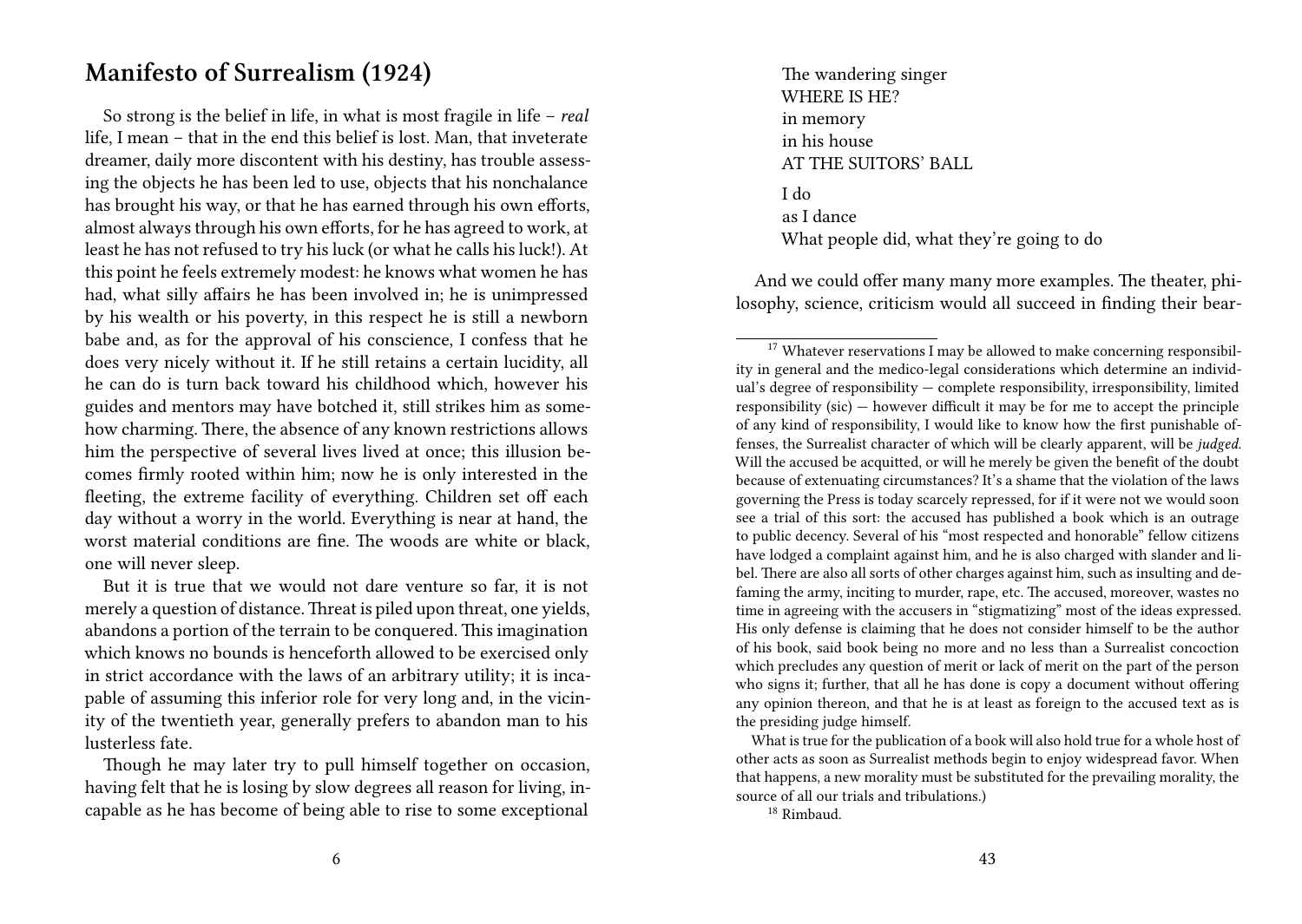on an isolated farm *FROM DAY TO DAY* the pleasant grows worse

coffee

preaches for its saint THE DAILY ARTISAN OF YOUR BEAUTY MADAM,

*a pair of silk stockings* is not

A leap into space A STAG

*Love above all* Everything could be worked out so well PARIS IS A BIG VILLAGE

Watch out for the fire that covers THE PRAYER of fair weather

Know that The ultraviolet rays have finished their task *short and sweet*

THE FIRST WHITE PAPER OF CHANCE Red will be

situation such as love, he will hardly succeed. This is because he henceforth belongs body and soul to an imperative practical necessity which demands his constant attention. None of his gestures will be expansive, none of his ideas generous or far-reaching. In his mind's eye, events real or imagined will be seen only as they relate to a welter of similar events, events in which he has not participated, *abortive* events. What am I saying: he will judge them in relationship to one of these events whose consequences are more reassuring than the others. On no account will he view them as his salvation.

Beloved imagination, what I most like in you is your unsparing quality.

There remains madness, "the madness that one locks up," as it has aptly been described. That madness or another… We all know, in fact, that the insane owe their incarceration to a tiny number of legally reprehensible acts and that, were it not for these acts their freedom (or what we see as their freedom) would not be threatened. I am willing to admit that they are, to some degree, victims of their imagination, in that it induces them not to pay attention to certain rules – outside of which the species feels threatened – which we are all supposed to know and respect. But their profound indifference to the way in which we judge them, and even to the various punishments meted out to them, allows us to suppose that they derive a great deal of comfort and consolation from their imagination, that they enjoy their madness sufficiently to endure the thought that its validity does not extend beyond themselves. And, indeed, hallucinations, illusions, etc., are not a source of trifling pleasure. The best controlled sensuality partakes of it, and I know that there are many evenings when I would gladly that pretty hand which, during the last pages of Taine's *L'Intelligence,* indulges in some curious misdeeds. I could spend my whole life prying loose the secrets of the insane. These people are honest to a fault, and their naiveté has no peer but my own. Christopher Columbus should have set out to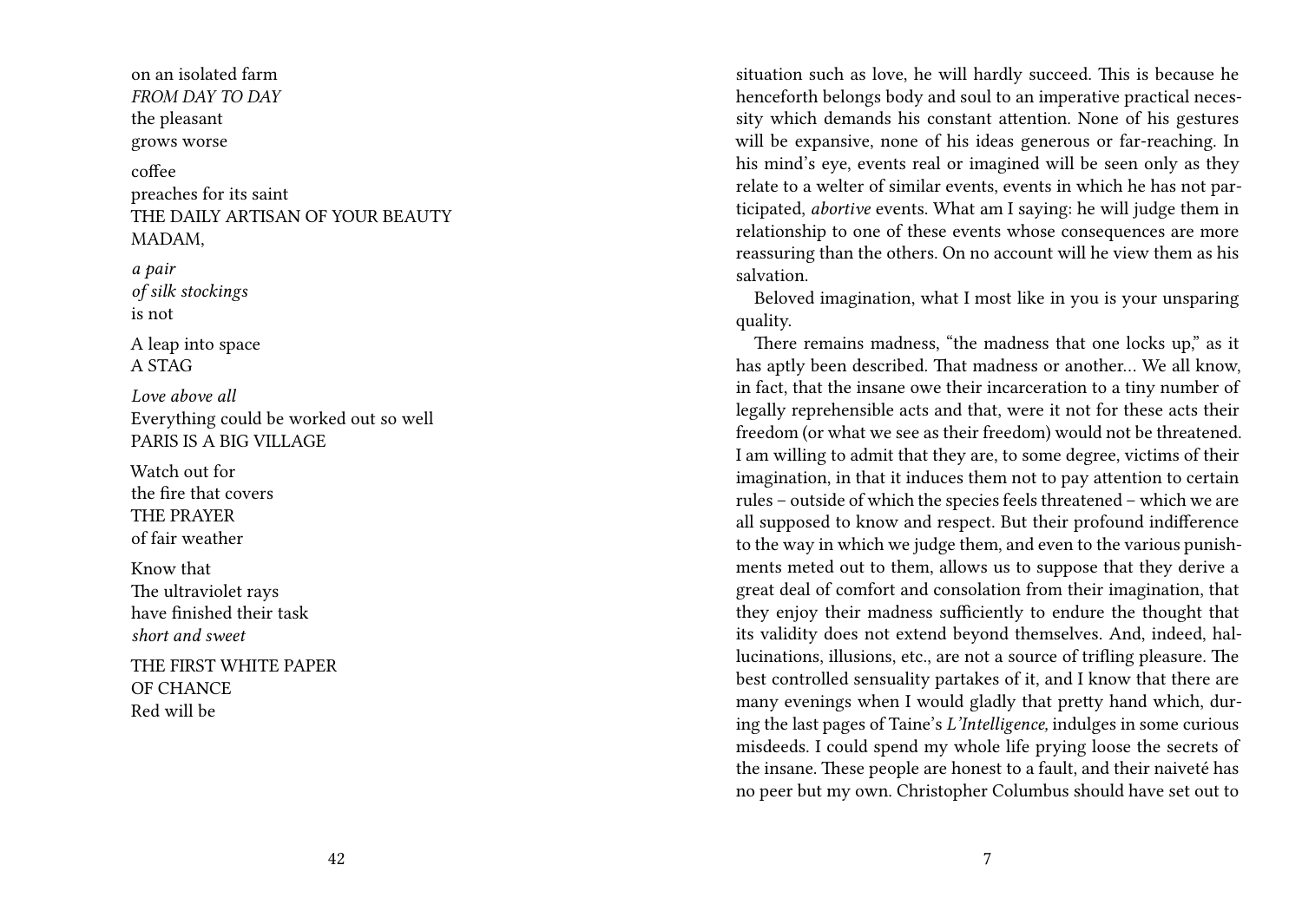discover America with a boatload of madmen. And note how this madness has taken shape, and endured.

It is not the fear of madness which will oblige us to leave the flag of imagination furled.

The case against the realistic attitude demands to be examined, following the case against the materialistic attitude. The latter, more poetic in fact than the former, admittedly implies on the part of man a kind of monstrous pride which, admittedly, is monstrous, but not a new and more complete decay. It should above all be viewed as a welcome reaction against certain ridiculous tendencies of spiritualism. Finally, it is not incompatible with a certain nobility of thought.

By contrast, the realistic attitude, inspired by positivism, from Saint Thomas Aquinas to Anatole France, clearly seems to me to be hostile to any intellectual or moral advancement. I loathe it, for it is made up of mediocrity, hate, and dull conceit. It is this attitude which today gives birth to these ridiculous books, these insulting plays. It constantly feeds on and derives strength from the newspapers and stultifies both science and art by assiduously flattering the lowest of tastes; clarity bordering on stupidity, a dog's life. The activity of the best minds feels the effects of it; the law of the lowest common denominator finally prevails upon them as it does upon the others. An amusing result of this state of affairs, in literature for example, is the generous supply of novels. Each person adds his personal little "observation" to the whole. As a cleansing antidote to all this, M. Paul Valéry recently suggested that an anthology be compiled in which the largest possible number of opening passages from novels be offered; the resulting insanity, he predicted, would be a source of considerable edification. The most famous authors would be included. Such a though reflects great credit on Paul Valéry who, some time ago, speaking of novels, assured me that, so far as he was concerned, he would continue to refrain from writing: "The Marquise went out at five." But has he kept his word?

If the purely informative style, of which the sentence just quoted is a prime example, is virtually the rule rather than the exception in

am I not the soluble fish, I was born under the sign of Pisces, and man is soluble in his thought! The flora and fauna of Surrealism are inadmissible.

3. I do not believe in the establishment of a conventional Surrealist pattern any time in the near future. The characteristics common to all the texts of this kind, including those I have just cited and many others which alone could offer us a logical analysis and a careful grammatical analysis, do not preclude a certain evolution of Surrealist prose in time. Coming on the heels of a large number of essays I have written in this vein over the past five years, most of which I am indulgent enough to think are extremely disordered, the short anecdotes which comprise the balance of this volume offer me a glaring proof of what I am saying. I do not judge them to be any more worthless, because of that, in portraying for the reader the benefits which the Surrealist contribution is liable to make to his consciousness.

Surrealist methods would, moreover, demand to be heard. Everything is valid when it comes to obtaining the desired suddenness from certain associations. The pieces of paper that Picasso and Braque insert into their work have the same value as the introduction of a platitude into a literary analysis of the most rigorous sort. It is even permissible to entitle POEM what we get from the most random assemblage possible (observe, if you will, the syntax) of headlines and scraps of headlines cut out of the newspapers:

POEM

A burst of laughter of sapphire in the island of Ceylon

*The most beautiful straws* HAVE A FADED COLOR UNDER THE LOCKS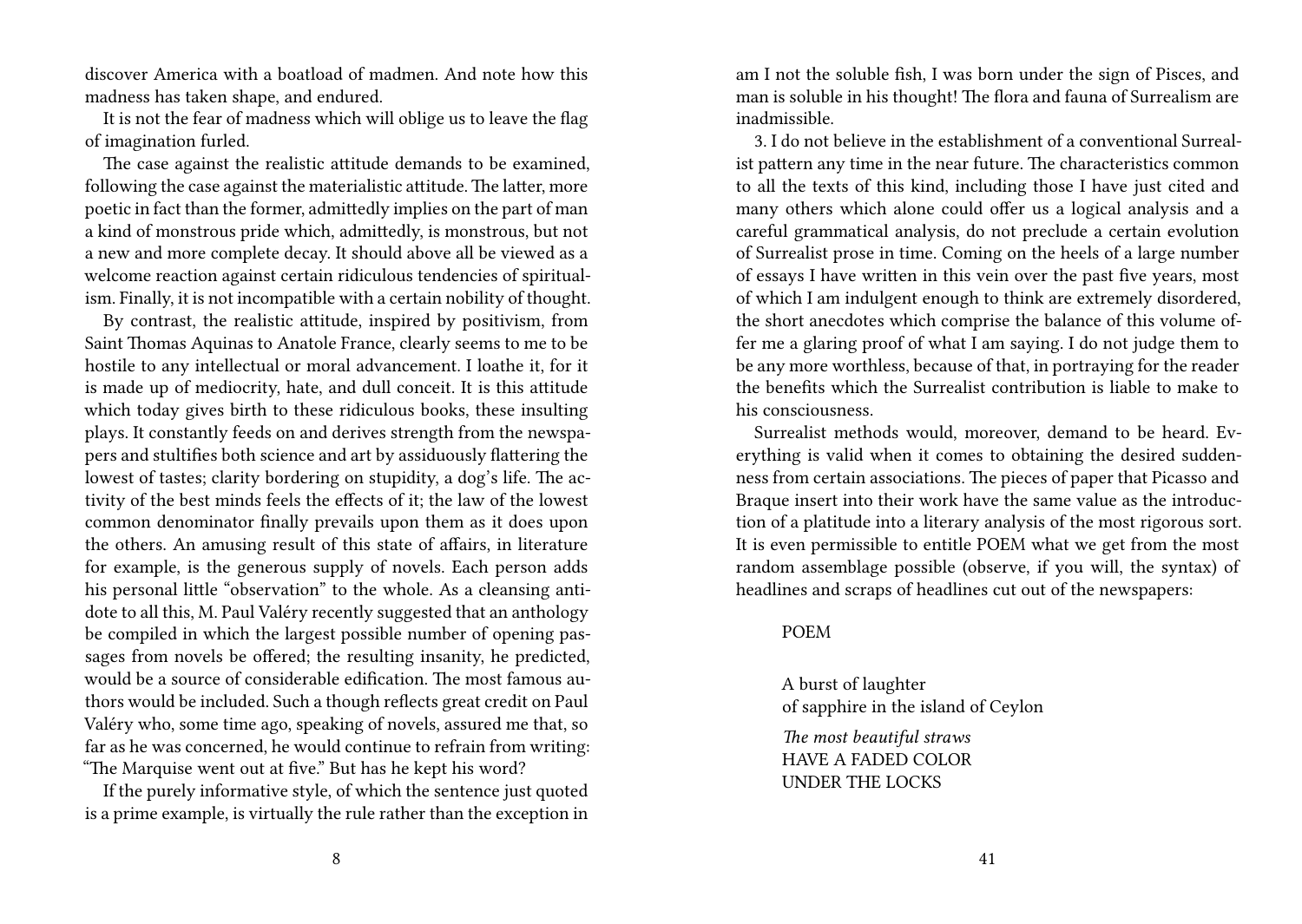fact that the mind is ripe for something more than the benign joys it allows itself in general. This is the only way it has of turning to its own advantage the ideal quantity of events with which it is entrusted.<sup>16</sup> These images show it the extent of its ordinary dissipation and the drawbacks that it offers for it. In the final analysis, it's not such a bad thing for these images to upset the mind, for to upset the mind is to put it in the wrong. The sentences I quote make ample provision for this. But the mind which relishes them draws therefrom the conviction that it is on the *right track;* on its own, the mind is incapable of finding itself guilty of cavil; it has nothing to fear, since, moreover, it attempts to embrace everything.

2. The mind which plunges into Surrealism relives with glowing excitement the best part of its childhood. For such a mind, it is similar to the certainty with which a person who is drowning reviews once more, in the space of less than a second, all the insurmountable moments of his life. Some may say to me that the parallel is not very encouraging. But I have no intention of encouraging those who tell me that. From childhood memories, and from a few others, there emanates a sentiment of being unintegrated, and then later of *having gone astray,* which I hold to be the most fertile that exists. It is perhaps childhood that comes closest to one's "real life"; childhood beyond which man has at his disposal, aside from his laissez-passer, only a few complimentary tickets; childhood where everything nevertheless conspires to bring about the effective, risk-free possession of oneself. Thanks to Surrealism, it seems that opportunity knocks a second time. It is as though we were still running toward our salvation, or our perdition. In the shadow we again see a precious terror. Thank God, it's still only Purgatory. With a shudder, we cross what the occultists call *dangerous territory.* In my wake I raise up monsters that are lying in wait; they are not yet too ill-disposed toward me, and I am not lost, since I fear them. Here are "the elephants with the heads of women and the flying lions" which used to make Soupault and me tremble in our boots to meet, here is the "soluble fish" which still frightens me slightly. POISSON SOLUBLE,

the novel form, it is because, in all fairness, the author's ambition is severely circumscribed. The circumstantial, needlessly specific nature of each of their notations leads me to believe that they are perpetrating a joke at my expense. I am spared not even one of the character's slightest vacillations: will he be fairhaired? what will his name be? will we first meet him during the summer? So many questions resolved once and for all, as chance directs; the only discretionary power left me is to close the book, which I am careful to do somewhere in the vicinity of the first page. And the descriptions! There is nothing to which their vacuity can be compared; they are nothing but so many superimposed images taken from some stock catalogue, which the author utilizes more and more whenever he chooses; he seizes the opportunity to slip me his postcards, he tries to make me agree with him about the clichés:

*"The small room into which the young man was shown was covered with yellow wallpaper: there were geraniums in the windows, which were covered with muslin curtains; the setting sun cast a harsh light over the entire setting…. There was nothing special about the room. The furniture, of yellow wood, was all very old. A sofa with a tall back turned down, an oval table opposite the sofa, a dressing table and a mirror set against the pierglass, some chairs along the walls, two or three etchings of no value portraying some German girls with birds in their hands – such were the furnishings."* (Dostoevski, *Crime and Punishment*)

I am in no mood to admit that the mind is interested in occupying itself with such matters, even fleetingly. It may be argued that this school-boy description has its place, and that at this juncture of the book the author has his reasons for burdening me. Nevertheless he is wasting his time, for I refuse to go into his room. Others' laziness or fatigue does not interest me. I have too unstable a notion of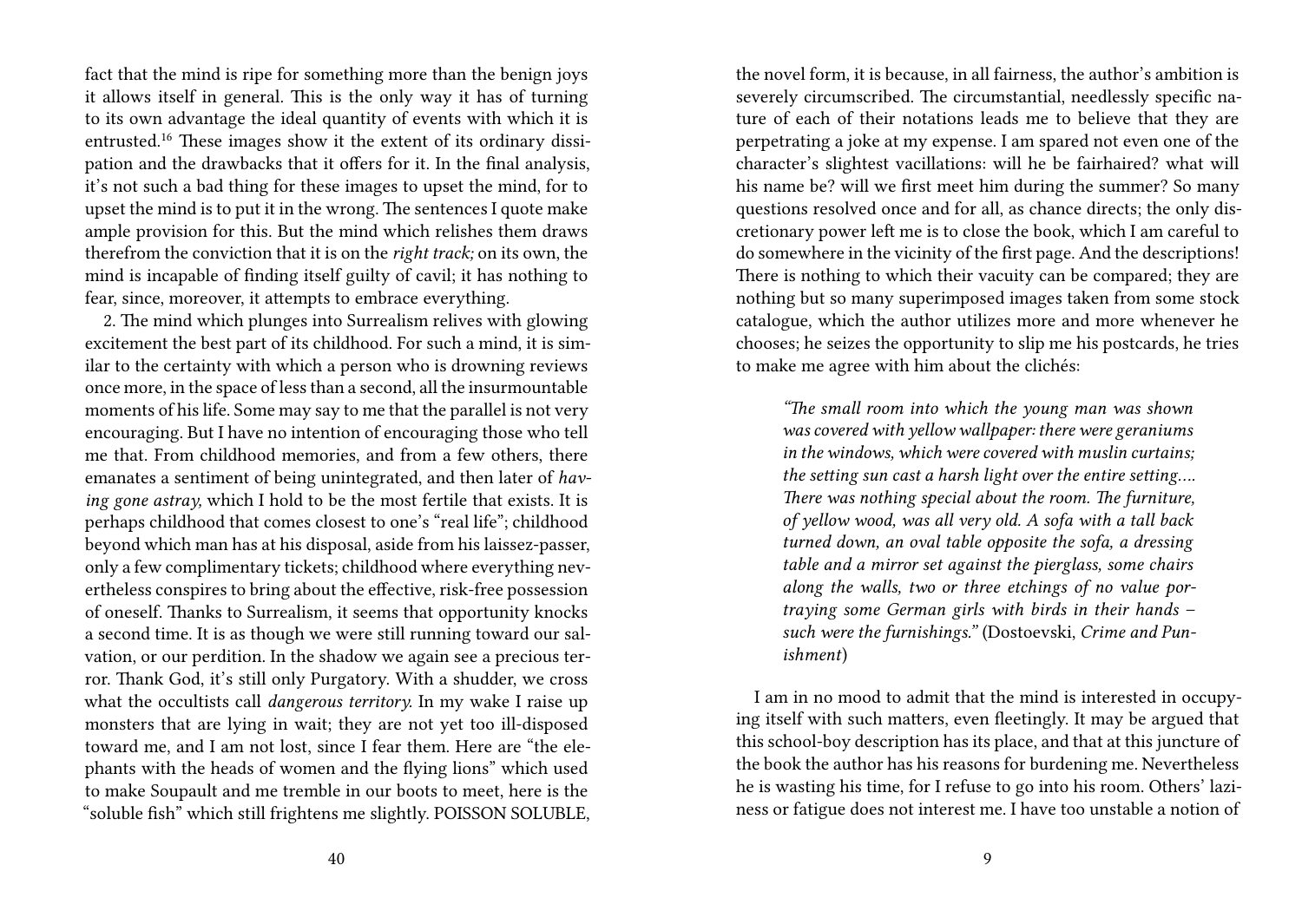the continuity of life to equate or compare my moments of depression or weakness with my best moments. When one ceases to feel, I am of the opinion one should keep quiet. And I would like it understood that I am not accusing or condemning lack of originality *as such.* I am only saying that I do not take particular note of the empty moments of my life, that it may be unworthy for any man to crystallize those which seem to him to be so. I shall, with your permission, *ignore* the description of that room, and many more like it.

Not so fast, there; I'm getting into the area of psychology, a subject about which I shall be careful not to joke.

The author attacks a character and, this being settled upon, parades his hero to and fro across the world. No matter what happens, this hero, whose actions and reactions are admirably predictable, is compelled not to thwart or upset — even though he looks as though he is — the calculations of which he is the object. The currents of life can appear to lift him up, roll him over, cast him down, he will still belong to this *readymade* human type. A simple game of chess which doesn't interest me in the least — man, whoever he may be, being for me a mediocre opponent. What I cannot bear are those wretched discussions relative to such and such a move, since winning or losing is not in question. And if the game is not worth the candle, if objective reason does a frightful job  $-$  as indeed it does — of serving him who calls upon it, is it not fitting and proper to avoid all contact with these categories? "Diversity is so vast that every different tone of voice, every step, cough, every wipe of the nose, every sneeze…"<sup>1</sup> If in a cluster of grapes there are no two alike, why do you want me to describe this grape by the other, by all the others, why do you want me to make a palatable grape? Our brains are dulled by the incurable mania of wanting to make the unknown known, classifiable. The desire for analysis wins out over the sentiproperty, or because it provokes laughter. Here, in order, are a few examples of it:

*The ruby of champagne.* (LAUTRÉAMONT)

*Beautiful as the law of arrested development of the breast in adults, whose propensity to growth is not in proportion to the quantity of molecules that their organism assimilates.* (LAUTRÉAMONT)

*A church stood dazzling as a bell.* (PHILIPPE SOUPAULT)

*In Rrose Sélavy's sleep there is a dwarf issued from a well who comes to eat her bread at night.* (ROBERT DESNOS)

*On the bridge the dew with the head of a tabby cat lulls itself to sleep.* (ANDRÉ BRETON)

*A little to the left, in my firmament foretold, I see — but it's doubtless but a mist of blood and murder — the gleaming glass of liberty's disturbances.* (LOUIS ARAGON)

*In the forest aflame The lions were fresh.* (ROBERT VIT-RAC)

*The color of a woman's stockings is not necessarily in the likeness of her eyes, which led a philosopher who it is pointless to mention, to say: "Cephalopods have more reasons to hate progress than do quadrupeds."* (MAX MORISE)

1. Whether we like it or not, there is enough there to satisfy several demands of the mind. All these images seem to attest to the

<sup>16</sup> Let us no forget that, according to Novalis' formula, "there are series of events which run parallel to real events. Men and circumstances generally modify the ideal train of circumstances, so that is seems imperfect; and their consequences are also equally imperfect. Thus it was with the Reformation; instead of Protestantism, we got Lutheranism."

<sup>1</sup> Pascal.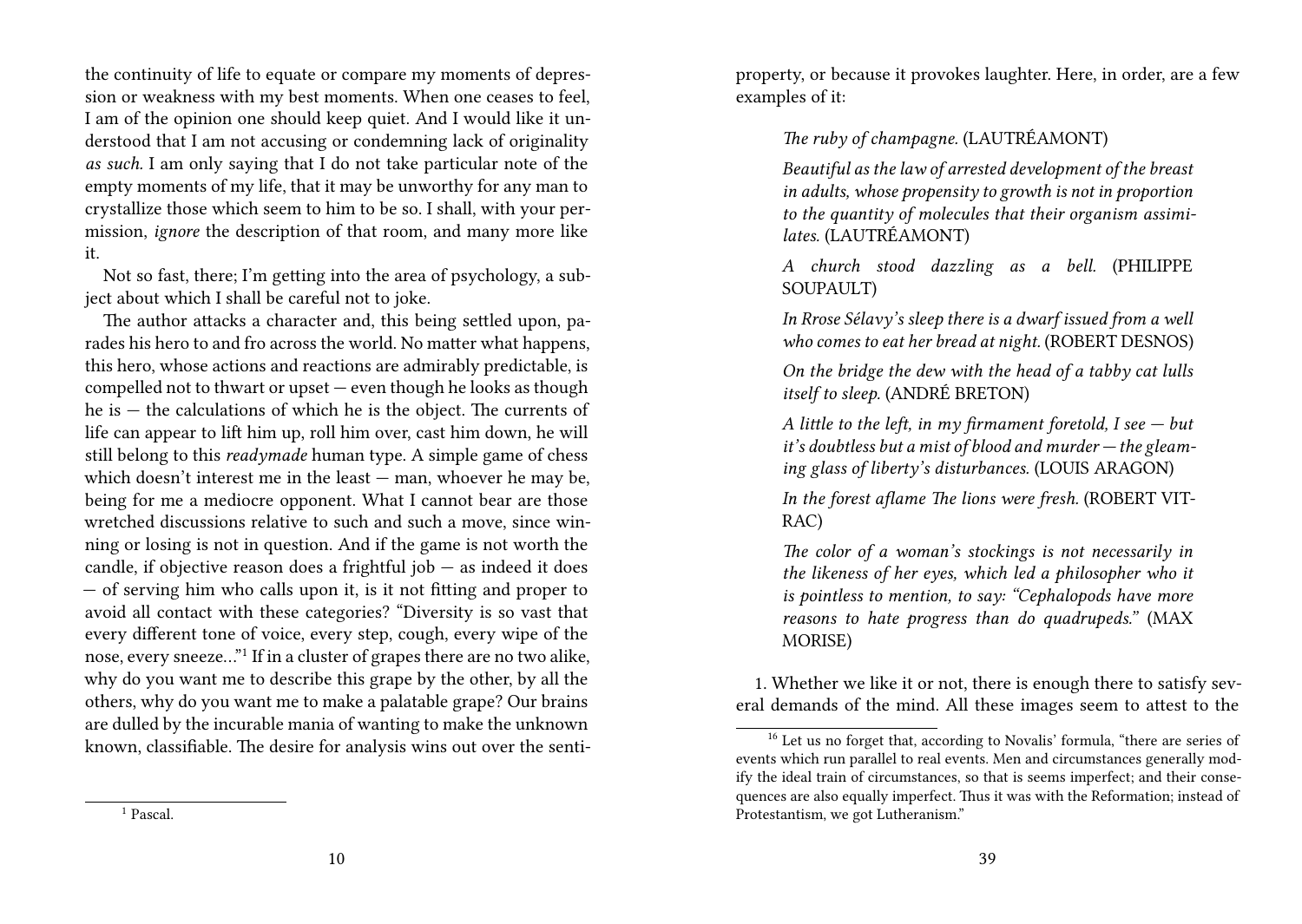ing the spark, that they are the simultaneous products of the activity I call Surrealist, reason's role being limited to taking note of, and appreciating, the luminous phenomenon.

And just as the length of the spark increases to the extent that it occurs in rarefied gases, the Surrealist atmosphere created by automatic writing, which I have wanted to put within the reach of everyone, is especially conducive to the production of the most beautiful images. One can even go so far as to say that in this dizzying race the images appear like the only guideposts of the mind. By slow degrees the mind becomes convinced of the supreme reality of these images. At first limiting itself to submitting to them, it soon realizes that they flatter its reason, and increase its knowledge accordingly. The mind becomes aware of the limitless expanses wherein its desires are made manifest, where the pros and cons are constantly consumed, where its obscurity does not betray it. It goes forward, borne by these images which enrapture it, which scarcely leave it any time to blow upon the fire in its fingers. This is the most beautiful night of all, the *lightning-filled night:* day, compared to it, is night.

The countless kinds of Surrealist images would require a classification which I do not intend to make today. To group them according to their particular affinities would lead me far afield; what I basically want to mention is their common virtue. For me, their greatest virtue, I must confess, is the one that is arbitrary to the highest degree, the one that takes the longest time to translate into practical language, either because it contains an immense amount of seeming contradiction or because one of its terms is strangely concealed; or because, presenting itself as something sensational, it seems to end weakly (because it suddenly closes the angle of its compass), or because it derives from itself a ridiculous *formal* justification, or because it is of a hallucinatory kind, or because it very naturally gives to the abstract the mask of the concrete, or the opposite, or because it implies the negation of some elementary physical

ments.<sup>2</sup> The result is statements of undue length whose persuasive power is attributable solely to their strangeness and which impress the reader only by the abstract quality of their vocabulary, which moreover is ill-defined. If the general ideas that philosophy has thus far come up with as topics of discussion revealed by their very nature their definitive incursion into a broader or more general area. I would be the first to greet the news with joy. But up till now it has been nothing but idle repartee; the flashes of wit and other niceties vie in concealing from us the true thought in search of itself, instead of concentrating on obtaining successes. It seems to me that every act is its own justification, at least for the person who has been capable of committing it, that it is endowed with a radiant power which the slightest gloss is certain to diminish. Because of this gloss, it even in a sense ceases to happen. It gains nothing to be thus distinguished. Stendhal's heroes are subject to the comments and appraisals — appraisals which are more or less successful made by that author, which add not one whit to their glory. Where we really find them again is at the point at which Stendahl has lost them.

We are still living under the reign of logic: this, of course, is what I have been driving at. But in this day and age logical methods are applicable only to solving problems of secondary interest. The absolute rationalism that is still in vogue allows us to consider only facts relating directly to our experience. Logical ends, on the contrary, escape us. It is pointless to add that experience itself has found itself increasingly circumscribed. It paces back and forth in a cage from which it is more and more difficult to make it emerge. It too leans for support on what is most immediately expedient, and it is protected by the sentinels of common sense. Under the pretense of civilization and progress, we have managed to banish from the mind everything that may rightly or wrongly be termed superstition, or fancy; forbidden is any kind of search for truth which is

<sup>2</sup> Barrès, *Proust.*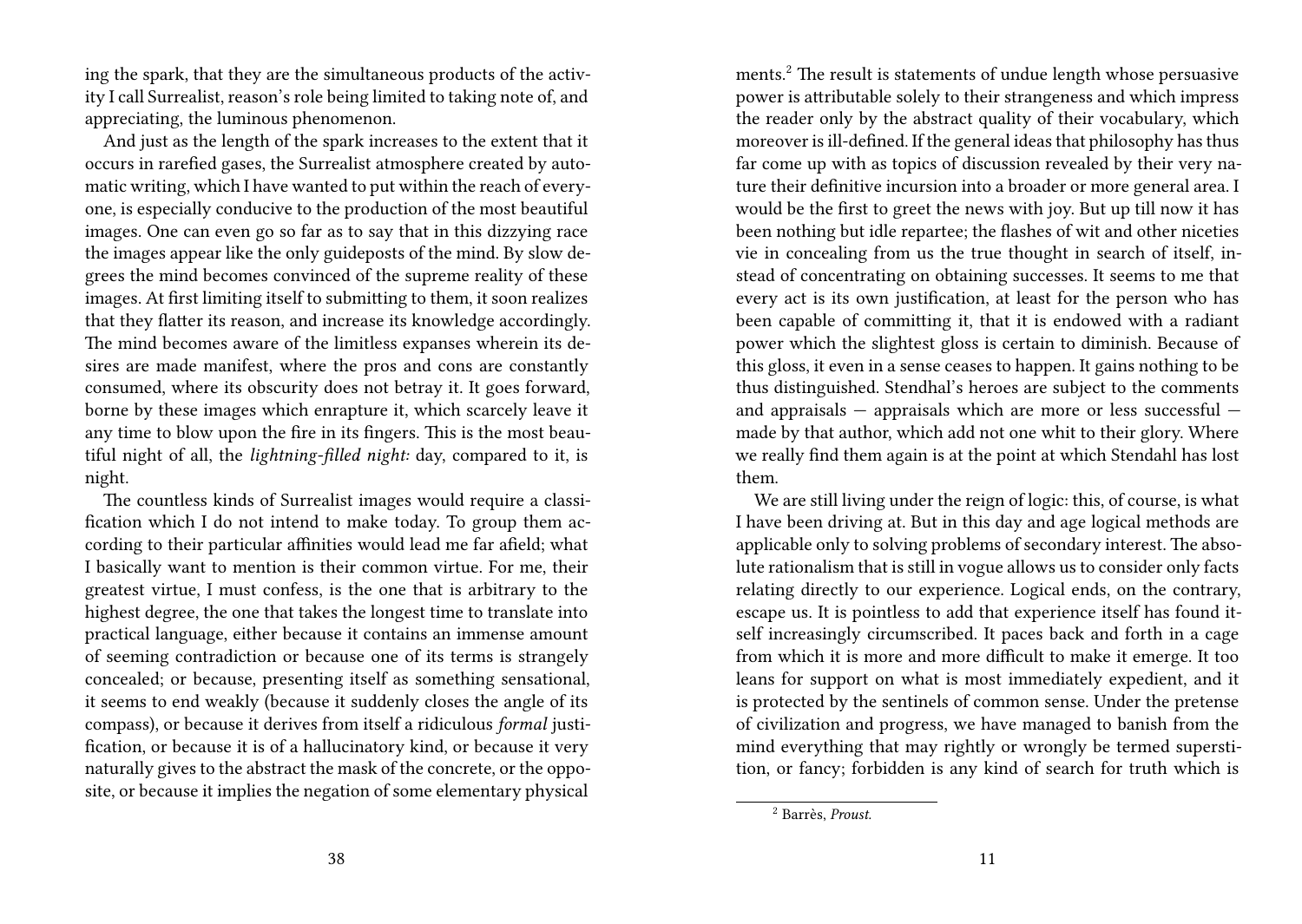not in conformance with accepted practices. It was, apparently, by pure chance that a part of our mental world which we pretended not to be concerned with any longer  $-$  and, in my opinion by far the most important part — has been brought back to light. For this we must give thanks to the discoveries of Sigmund Freud. On the basis of these discoveries a current of opinion is finally forming by means of which the human explorer will be able to carry his investigation much further, authorized as he will henceforth be not to confine himself solely to the most summary realities. The imagination is perhaps on the point of reasserting itself, of reclaiming its rights. If the depths of our mind contain within it strange forces capable of augmenting those on the surface, or of waging a victorious battle against them, there is every reason to seize them — first to seize them, then, if need be, to submit them to the control of our reason. The analysts themselves have everything to gain by it. But it is worth noting that no means has been designated a priori for carrying out this undertaking, that until further notice it can be construed to be the province of poets as well as scholars, and that its success is not dependent upon the more or less capricious paths that will be followed.

Freud very rightly brought his critical faculties to bear upon the dream. It is, in fact, inadmissible that this considerable portion of psychic activity (since, at least from man's birth until his death, thought offers no solution of continuity, the sum of the moments of the dream, from the point of view of time, and taking into consideration only the time of pure dreaming, that is the dreams of sleep, is not inferior to the sum of the moments of reality, or, to be more precisely limiting, the moments of waking) has still today been so grossly neglected. I have always been amazed at the way an ordinary observer lends so much more credence and attaches so much more importance to waking events than to those occurring in dreams. It is because man, when he ceases to sleep, is above all the plaything of his memory, and in its normal state memory takes pleasure in weakly retracing for him the circumstances of the

despotically. He cannot chase them away; for the will is powerless now and no longer controls the faculties."<sup>14</sup> It remains to be seen whether images have ever been "evoked." If one accepts, as I do, Reverdy's definition it does not seem possible to bring together, voluntarily, what he calls "two distant realities." The juxtaposition is made or not made, and that is the long and the short of it. Personally, I absolutely refuse to believe that, in Reverdy's work, images such as

*In the brook, there is a song that flows*

or:

*Day unfolded like a white tablecloth*

or:

*The world goes back into a sack*

reveal the slightest degree of premeditation. In my opinion, it is erroneous to claim that "the mind has grasped the relationship" of two realities in the presence of each other. First of all, it has seized nothing consciously. It is, as it were, from the fortuitous juxtaposition of the two terms that a particular light has sprung, *the light of the image,* to which we are infinitely sensitive. The value of the image depends upon the beauty of the spark obtained; it is, consequently, a function of the difference of potential between the two conductors. When the difference exists only slightly, as in a comparison, $15$  the spark is lacking. Now, it is not within man's power, so far as I can tell, to effect the juxtaposition of two realities so far apart. The principle of the association of ideas, such as we conceive of it, militates against it. Or else we would have to revert to an elliptical art, which Reverdy deplores as much as I. We are therefore obliged to admit that the two terms of the image are not deduced one from the other by the mind for the specific purpose of produc-

<sup>&</sup>lt;sup>15</sup> Compare the image in the work of Jules Renard.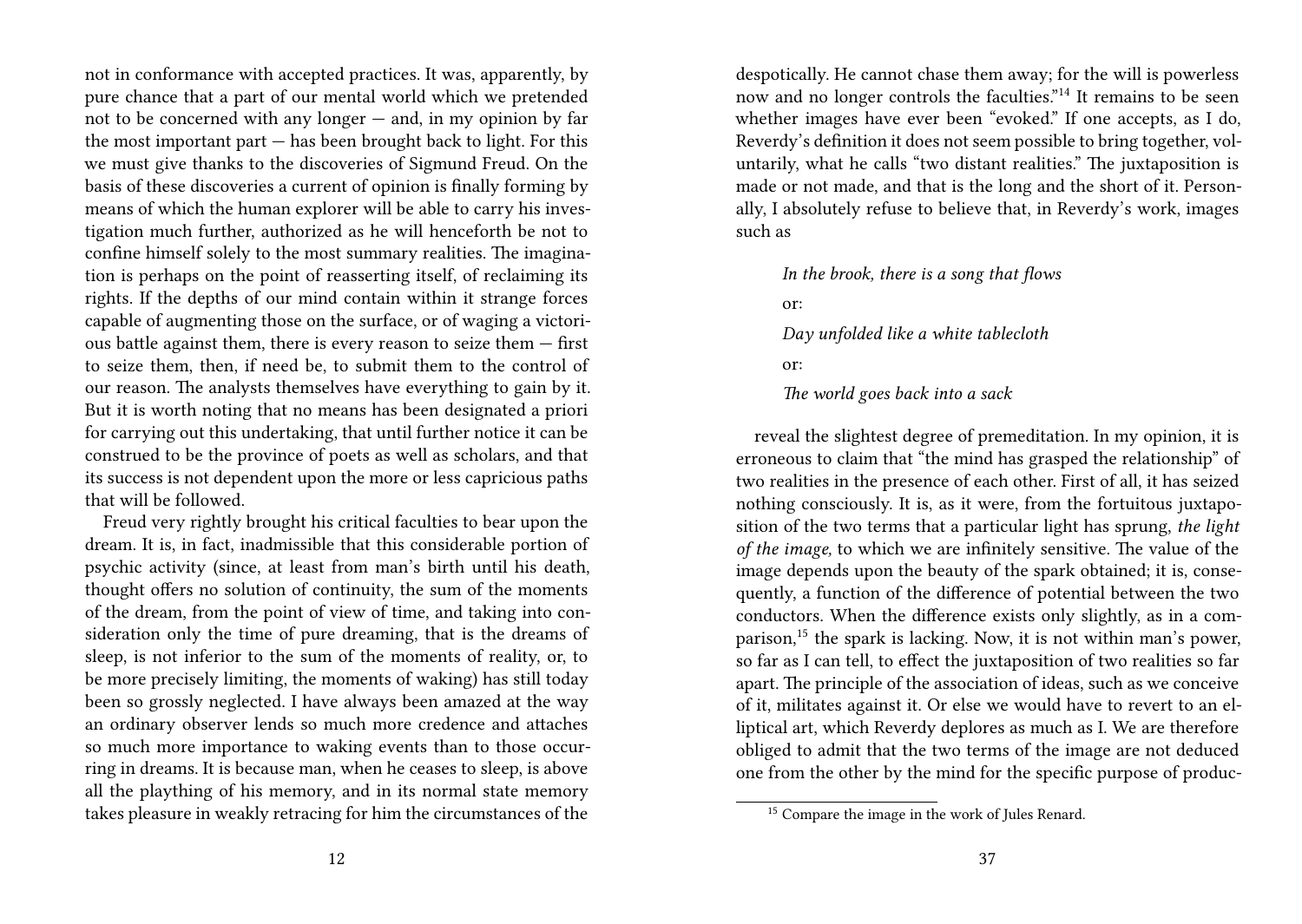his replies, he obtrudes upon the attention of the doctor examining him — and because he is not the person asking the questions. Does this mean that his thought at this point is stronger? Perhaps. He is free not to care any longer about his age or name.

Poetic Surrealism, which is the subject of this study, has focused its efforts up to this point on reestablishing dialogue in its absolute truth, by freeing both interlocutors from any obligations and politeness. Each of them simply pursues his soliloquy without trying to derive any special dialectical pleasure from it and without trying to impose anything whatsoever upon his neighbor. The remarks exchanged are not, as is generally the case, meant to develop some thesis, however unimportant it may be; they are as disaffected as possible. As for the reply that they elicit, it is, in principle, totally indifferent to the personal pride of the person speaking. The words, the images are only so many springboards for the mind of the listener. In *Les Champs magnétiques,* the first purely Surrealist work, this is the way in which the pages grouped together under the title *Barrières* must be conceived of — pages wherein Soupault and I show ourselves to be impartial interlocutors.

Surrealism does not allow those who devote themselves to it to forsake it whenever they like. There is every reason to believe that it acts on the mind very much as drugs do; like drugs, it creates a certain state of need and can push man to frightful revolts. It also is, if you like, an artificial paradise, and the taste one has for it derives from Baudelaire's criticism for the same reason as the others. Thus the analysis of the mysterious effects and special pleasures it can produce — in many respects Surrealism occurs as a *new vice* which does not necessarily seem to be restricted to the happy few; like hashish, it has the ability to satisfy all manner of tastes — such an analysis has to be included in the present study.

1. It is true of Surrealist images as it is of opium images that man does not evoke them; rather they "come to him spontaneously, dream, in stripping it of any real importance, and in dismissing the only *determinant* from the point where he thinks he has left it a few hours before: this firm hope, this concern. He is under the impression of continuing something that is worthwhile. Thus the dream finds itself reduced to a mere parenthesis, as is the night. And, like the night, dreams generally contribute little to furthering our understanding. This curious state of affairs seems to me to call for certain reflections:

1) Within the limits where they operate (or are thought to operate) dreams give every evidence of being continuous and show signs of organization. Memory alone arrogates to itself the right to excerpt from dreams, to ignore the transitions, and to depict for us rather a series of dreams than the *dream itself.* By the same token, at any given moment we have only a distinct notion of realities, the coordination of which is a question of will.<sup>3</sup> What is worth noting is that nothing allows us to presuppose a greater dissipation of the elements of which the dream is constituted. I am sorry to have to speak about it according to a formula which in principle excludes the dream. When will we have sleeping logicians, sleeping philosophers? I would like to sleep, in order to surrender myself to the dreamers, the way I surrender myself to those who read me with eyes wide open; in order to stop imposing, in this realm, the conscious rhythm of my thought. Perhaps my dream last night follows that of the night before, and will be continued the next night, with an exemplary strictness. *It's quite possible,* as the saying goes. And since it has not been proved in the slightest that, in doing so, the "reality" with which I am kept busy continues to exist in the state of dream, that it does not sink back down into the immemorial, why should I not grant to dreams what I occasionally refuse reality, that

<sup>3</sup> Account must be taken of the *depth* of the dream. For the most part I retain only what I can glean from its most superficial layers. What I most enjoy contemplating about a dream is everything that sinks back below the surface in a waking state, everything I have forgotten about my activities in the course of the preceding day, dark foliage, stupid branches. In "reality," likewise, I prefer to *fall.*

<sup>14</sup> Baudelaire.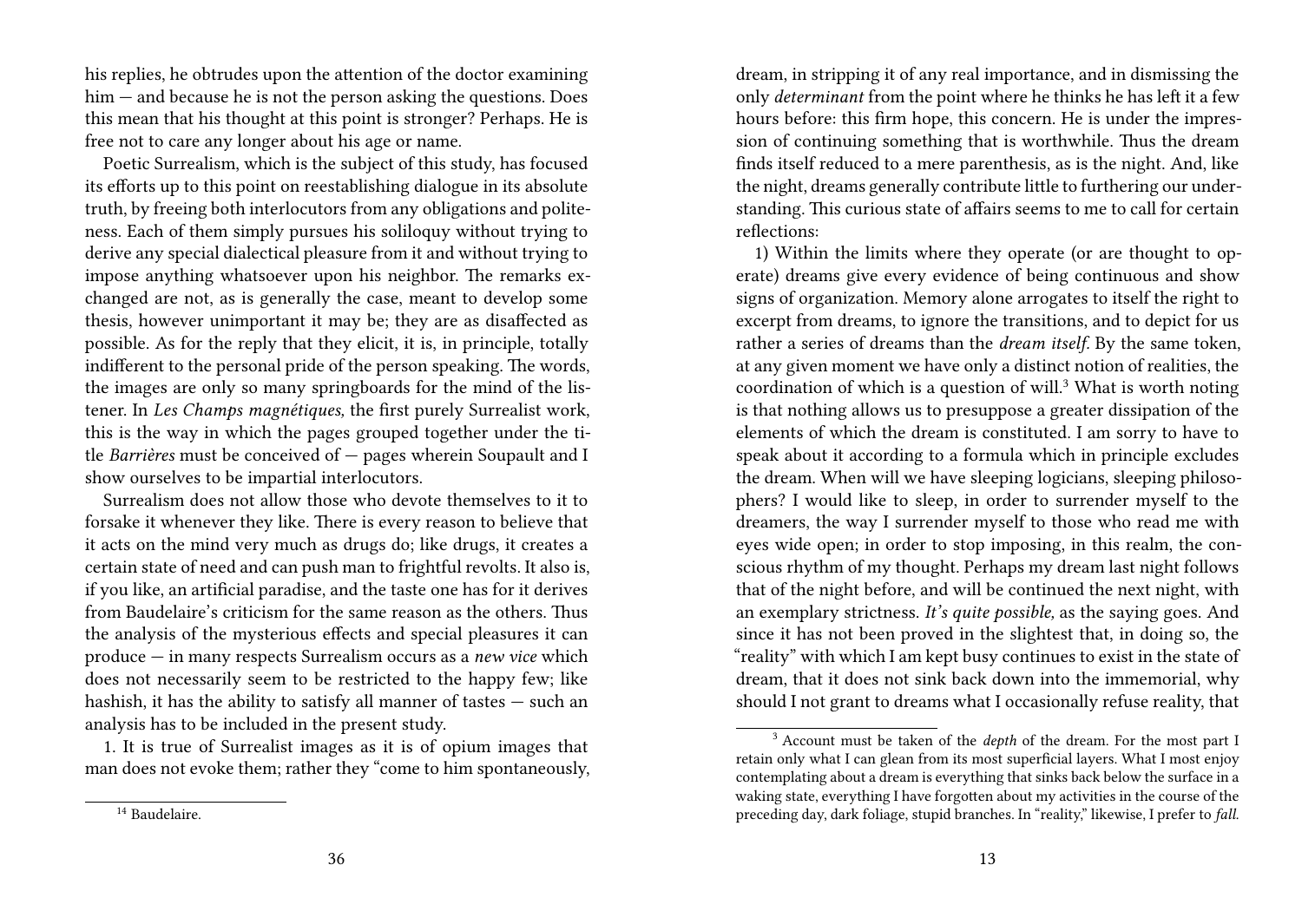is, this value of certainty in itself which, in its own time, is not open to my repudiation? Why should I not expect from the sign of the dream more than I expect from a degree of consciousness which is daily more acute? Can't the dream also be used in solving the fundamental questions of life? Are these questions the same in one case as in the other and, in the dream, do these questions already exist? Is the dream any less restrictive or punitive than the rest? I am growing old and, more than that reality to which I believe I subject myself, it is perhaps the dream, the difference with which I treat the dream, which makes me grow old.

2) Let me come back again to the waking state. I have no choice but to consider it a phenomenon of interference. Not only does the mind display, in this state, a strange tendency to lose its bearings (as evidenced by the slips and mistakes the secrets of which are just beginning to be revealed to us), but, what is more, it does not appear that, when the mind is functioning normally, it really responds to anything but the suggestions which come to it from the depths of that dark night to which I commend it. However conditioned it may be, its balance is relative. It scarcely dares express itself and, if it does, it confines itself to verifying that such and such an idea, or such and such a woman, has made an impression on it. What impression it would be hard pressed to say, by which it reveals the degree of its subjectivity, and nothing more. This idea, this woman, disturb it, they tend to make it less severe. What they do is isolate the mind for a second from its solvent and spirit it to heaven, as the beautiful precipitate it can be, that it is. When all else fails, it then calls upon chance, a divinity even more obscure than the others to whom it ascribes all its aberrations. Who can say to me that the angle by which that idea which affects it is offered, that what it likes in the eye of that woman is not precisely what links it to its dream, binds it to those fundamental facts which, through its own fault, it has lost? And if things were different, what might it be capable of? I would like to provide it with the key to this corridor.

delivered, the other is busy with it; but how is it busy with it? To assume that it incorporates it within itself would be tantamount to admitting that there is a time during which it is possible for it to live completely off that other thought, which is highly unlikely. And, in fact, the attention it pays is completely exterior; it has only time enough to approve or reject  $-$  generally reject  $-$  with all the consideration of which man is capable. This mode of language, moreover, does not allow the heart of the matter to be plumbed. My attention, prey to an entreaty which it cannot in all decency reject, treats the opposing thought as an enemy; in ordinary conversation, it "takes it up" almost always on the words, the figures of speech, it employs; it puts me in a position to turn it to good advantage in my reply by distorting them. This is true to such a degree that in certain pathological states of mind, where the sensorial disorders occupy the patient's complete attention, he limits himself, while continuing to answer the questions, to seizing the last word spoken in his presence or the last portion of the Surrealist sentence some trace of which he finds in his mind.

Q: "How old are you?" A: "You." (Echolalia.)

Q: "What is your name?" A: "Forty-five houses." (Ganser syndrome, or besidethe-point replies.)

There is no conversation in which some trace of this disorder does not occur. The effort to be social which dictates it and the considerable practice we have at it are the only things which enable us to conceal it temporarily. It is also the great weakness of the book that it is in constant conflict with its best, by which I mean the most demanding, readers. In the very short dialogue that I concocted above between the doctor and the madman, it was in fact the madman who got the better of the exchange. Because, through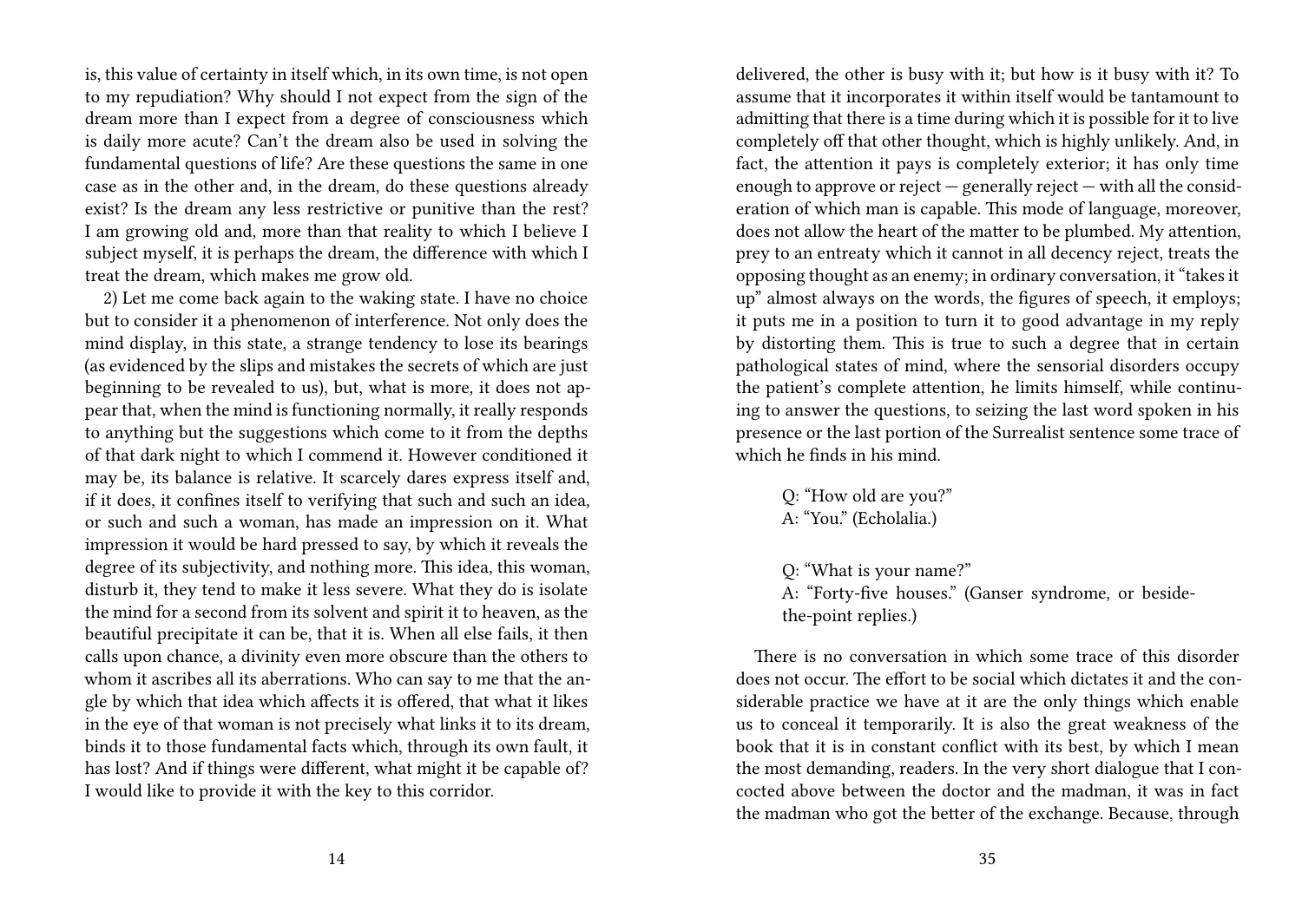with others, he can without any ado offer an opinion on a limited number of subjects; for that he does not need to "count up to ten" before speaking or to formulate anything whatever ahead of time. Who has been able to convince him that this faculty of the first draft will only do him a disservice when he makes up his mind to establish more delicate relationships? There is no subject about which he should refuse to talk, to write about prolifically. All that results from listening to oneself, from reading what one has written, is the suspension of the occult, that admirable help. I am in no hurry to understand myself (basta! I shall always understand myself). If such and such a sentence of mine turns out to be somewhat disappointing, at least momentarily, I place my trust in the following sentence to redeem its sins; I carefully refrain from starting it over again or polishing it. The only thing that might prove fatal to me would be the slightest loss of impetus. Words, groups of words *which follow one another,* manifest among themselves the greatest solidarity. It is not up to me to favor one group over the other. It is up to a miraculous equivalent to intervene — and intervene it does.

Not only does this unrestricted language, which I am trying to render forever valid, which seems to me to adapt itself to all of life's circumstances, not only does this language not deprive me of any of my means, on the contrary it lends me an extraordinary lucidity, and it does so in an area where I least expected it. I shall even go so far as to maintain that it instructs me and, indeed, I have had occasion to use *surreally* words whose meaning I have forgotten. I was subsequently able to verify that the way in which I had used them corresponded perfectly with their definition. This would leave one to believe that we do not "learn," that all we ever do is "relearn." There are felicitous turns of speech that I have thus familiarized myself with. And I am not talking about the *poetic consciousness of objects* which I have been able to acquire only after a spiritual contact with them repeated a thousand times over.

The forms of Surrealist language adapt themselves best to dialogue. Here, two thoughts confront each other; while one is being

3) The mind of the man who dreams is fully satisfied by what happens to him. The agonizing question of possibility is no longer pertinent. Kill, fly faster, love to your heart's content. And if you should die, are you not certain of reawaking among the dead? Let yourself be carried along, events will not tolerate your interference. You are nameless. The ease of everything is priceless.

What reason, I ask, a reason so much vaster than the other, makes dreams seem so natural and allows me to welcome unreservedly a welter of episodes so strange that they could confound me now as I write? And yet I can believe my eyes, my ears; this great day has arrived, this beast has spoken.

If man's awaking is harder, if it breaks the spell too abruptly, it is because he has been led to make for himself too impoverished a notion of atonement.

4) From the moment when it is subjected to a methodical examination, when, by means yet to be determined, we succeed in recording the contents of dreams in their entirety (and that presupposes a discipline of memory spanning generations; but let us nonetheless begin by noting the most salient facts), when its graph will expand with unparalleled volume and regularity, we may hope that the mysteries which really are not will give way to the great Mystery. I believe in the future resolution of these two states, dream and reality, which are seemingly so contradictory, into a kind of absolute reality, a *surreality,* if one may so speak. It is in quest of this surreality that I am going, certain not to find it but too unmindful of my death not to calculate to some slight degree the joys of its possession.

A story is told according to which Saint-Pol-Roux, in times gone by, used to have a notice posted on the door of his manor house in Camaret, every evening before he went to sleep, which read: THE POET IS WORKING.

A great deal more could be said, but in passing I merely wanted to touch upon a subject which in itself would require a very long and much more detailed discussion; I shall come back to it. At this junc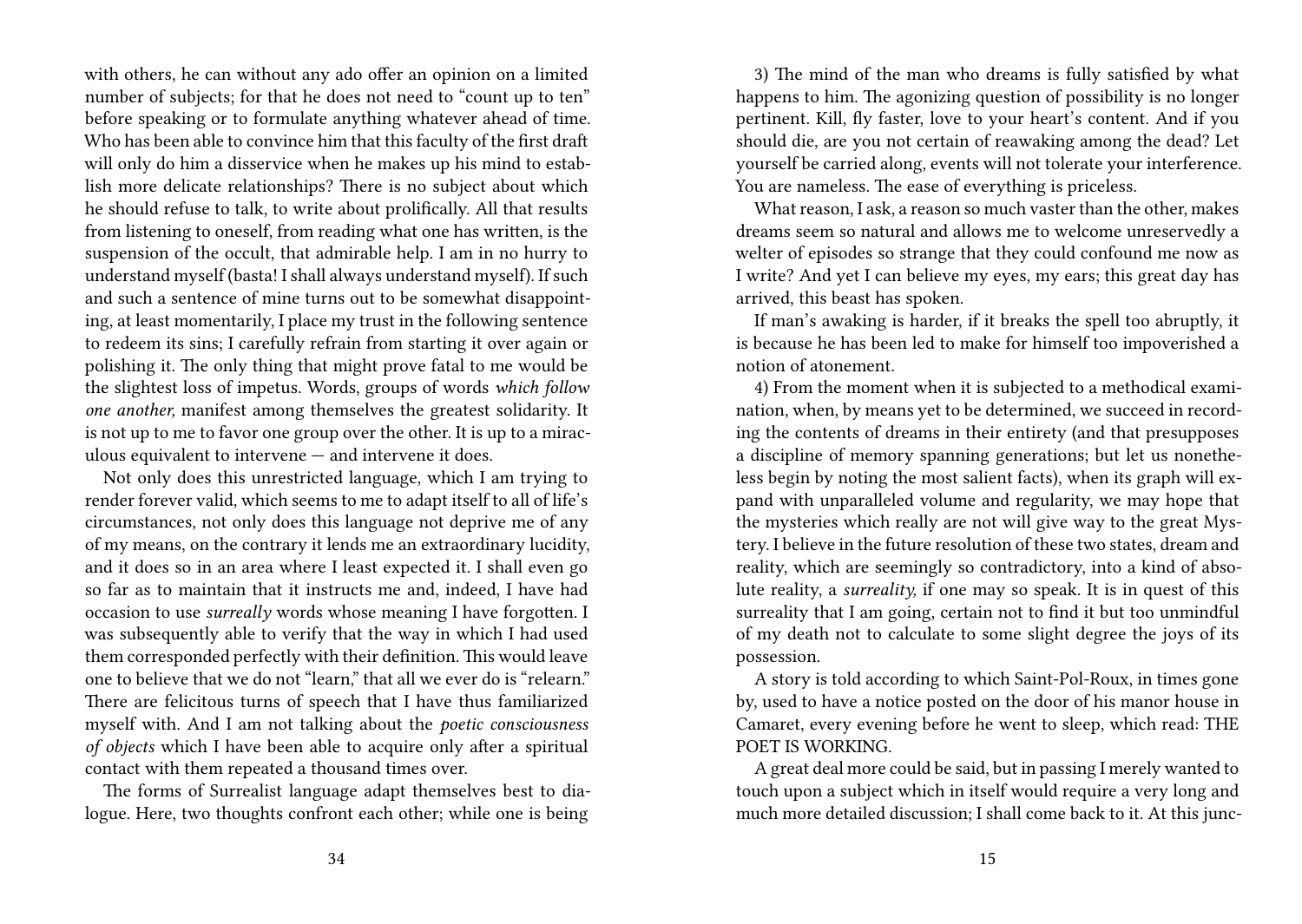ture, my intention was merely to mark a point by noting the *hate of the marvelous* which rages in certain men, this absurdity beneath which they try to bury it. Let us not mince words: the marvelous is always beautiful, anything marvelous is beautiful, in fact only the marvelous is beautiful.

In the realm of literature, only the marvelous is capable of fecundating works which belong to an inferior category such as the novel, and generally speaking, anything that involves storytelling. Lewis' *The Monk* is an admirable proof of this. It is infused throughout with the presence of the marvelous. Long before the author has freed his main characters from all temporal constraints, one feels them ready to act with an unprecedented pride. This passion for eternity with which they are constantly stirred lends an unforgettable intensity to their torments, and to mine. I mean that this book, from beginning to end, and in the purest way imaginable, exercises an exalting effect only upon that part of the mind which aspires to leave the earth and that, stripped of an insignificant part of its plot, which belongs to the period in which it was written, it constitutes a paragon of precision and innocent grandeur.<sup>4</sup> It seems to me none better has been done, and that the character of Mathilda in particular is the most moving creation that one can credit to this *figurative* fashion in literature. She is less a character than a continual temptation. And if a character is not a temptation, what is he? An extreme temptation, she. In *The Monk* the "nothing is impossible for him who dares try" gives it its full, convincing measure. Ghosts play a logical role in the book, since the critical mind does not seize them in order to dispute them. Ambrosio's punishment is likewise treated in a legitimate manner, since it is finally accepted by the critical faculty as a natural denouement.

It may seem arbitrary on my part, when discussing the marvelous, to choose this model, from which both the Nordic literatures

Of course, by an analogous method, and provided you ignore what you are reviewing, you can successfully devote yourself to false literary criticism.

**How to catch the eye of a woman you pass in the street**

………………………………….. …………………………………………… ………………………………….. …………………………………………… …………………………………..

#### **Against death**

Surrealism will usher you into death, which is a secret society. It will glove your hand, burying therein the profound M with which the word Memory begins. Do not forget to make proper arrangements for your last will and testament: speaking personally, I ask that I be taken to the cemetery in a moving van. May my friends destroy every last copy of the printing of the *Speech concerning the Modicum of Reality.*

Language has been given to man so that he may make Surrealist use of it. To the extent that he is required to make himself understood, he manages more or less to express himself, and by so doing to fulfill certain functions culled from among the most vulgar. Speaking, reading a letter, present no real problem for him, provided that, in so doing, he does not set himself a goal above the mean, that is, provided he confines himself to carrying on a conversation (for the pleasure of conversing) with someone. He is not worried about the words that are going to come, nor about the sentence which will follow after the sentence he is just completing. To a very simple question, he will be capable of making a lightninglike reply. In the absence of minor tics acquired through contact

<sup>4</sup> What is admirable about the fantastic is that there is no longer anything fantastic: there is only the real.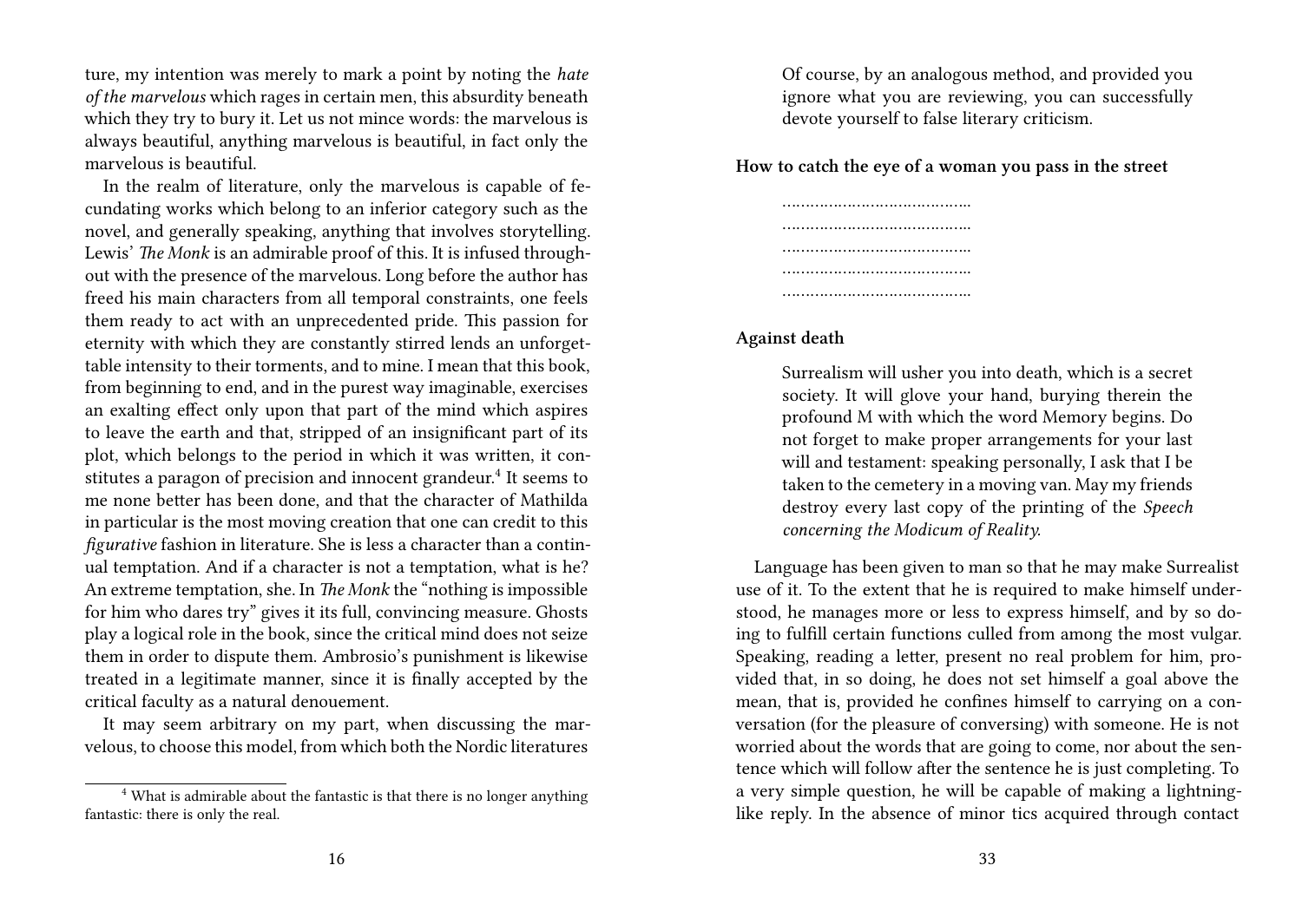on the velvet of all failures. He will be truly elected, and women will love him with an all-consuming passion.

#### **To write false novels**

Whoever you may be, if the spirit moves you burn a few laurel leaves and, without wishing to tend this meager fire, you will begin to write a novel. Surrealism will allow you to: all you have to do is set the needle marked "fair" at "action," and the rest will follow naturally. Here are some characters rather different in appearance; their names in your handwriting are a question of capital letters, and they will conduct themselves with the same ease with respect to active verbs as does the impersonal pronoun "it" with respect to words such as "is raining," "is," "must," etc. They will command them, so to speak, and wherever observation, reflection, and the faculty of generalization prove to be of no help to you, you may rest assured that they will credit you with a thousand intentions you never had. Thus endowed with a tiny number of physical and moral characteristics, these beings who in truth owe you so little will thereafter deviate not one iota from a certain line of conduct about which you need not concern yourself any further. Out of this will result a plot more or less clever in appearance, justifying point by point this moving or comforting denouement about which you couldn't care less. Your false novel will simulate to a marvelous degree a real novel; you will be rich, and everyone will agree that "you've really got a lot of guts," since it's also in this region that this something is located.

and Oriental literatures have borrowed time and time again, not to mention the religious literatures of every country. This is because most of the examples which these literatures could have furnished me with are tainted by puerility, for the simple reason that they are addressed to children. At an early age children are weaned on the marvelous, and later on they fail to retain a sufficient virginity of mind to thoroughly enjoy fairy tales. No matter how charming they may be, a grown man would think he were reverting to childhood by nourishing himself on fairy tales, and I am the first to admit that all such tales are not suitable for him. The fabric of adorable improbabilities must be made a trifle more subtle the older we grow, and we are still at the age of waiting for this kind of spider… But the faculties do not change radically. Fear, the attraction of the unusual, chance, the taste for things extravagant are all devices which we can always call upon without fear of deception. There are fairy tales to be written for adults, fairy tales still almost blue.

The marvelous is not the same in every period of history: it partakes in some obscure way of a sort of general revelation only the fragments of which come down to us: they are the romantic *ruins,* the modern *mannequin,* or any other symbol capable of affecting the human sensibility for a period of time. In these areas which make us smile, there is still portrayed the incurable human restlessness, and this is why I take them into consideration and why I judge them inseparable from certain productions of genius which are, more than the others, painfully afflicted by them. They are Villon's gibbets, Racine's Greeks, Baudelaire's couches. They coincide with an eclipse of the taste I am made to endure, I whose notion of taste is the image of a big spot. Amid the bad taste of my time I strive to go further than anyone else. It would have been I, had I lived in 1820, I "the bleeding nun," I who would not have spared this cunning and banal "let us conceal" whereof the parodical Cuisin speaks, it would have been I, I who would have reveled in the enormous metaphors, as he says, all phases of the "silver disk." For today I think of a *castle,* half of which is not necessarily in ruins; this castle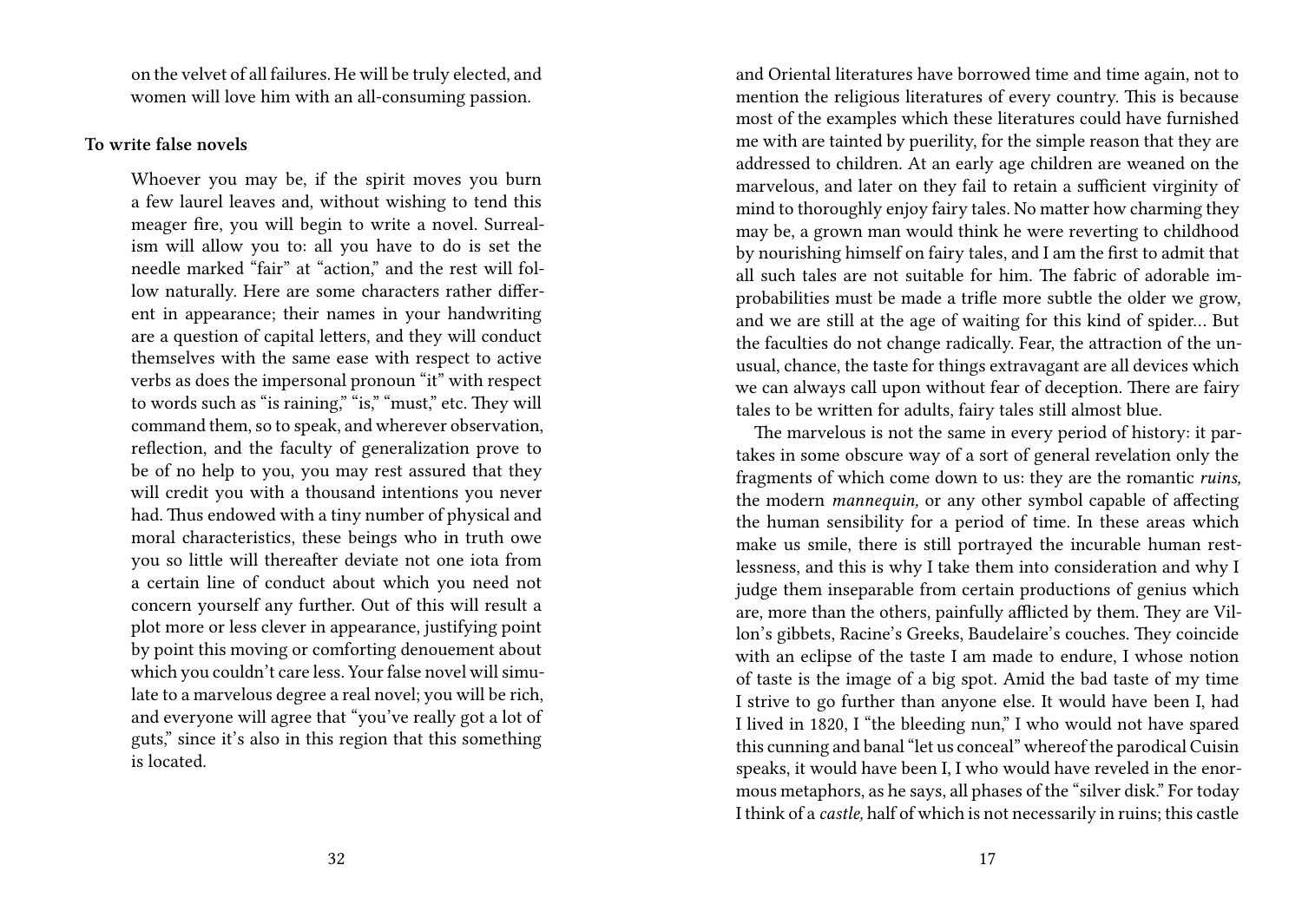belongs to me, I picture it in a rustic setting, not far from Paris. The outbuildings are too numerous to mention, and, as for the interior, it has been frightfully restored, in such manner as to leave nothing to be desired from the viewpoint of comfort. Automobiles are parked before the door, concealed by the shade of trees. A few of my friends are living here as permanent guests: there is Louis Aragon leaving; he only has time enough to say hello; Philippe Soupault gets up with the stars, and Paul Eluard, our great Eluard, has not yet come home. There are Robert Desnos and Roger Vitrac out on the grounds poring over an ancient edict on duelling; Georges Auric, Jean Paulhan; Max Morise, who rows so well, and Benjamin Péret, busy with his equations with birds; and Joseph Delteil; and Jean Carrive; and Georges Limbour, and Georges Limbours (there is a whole hedge of Georges Limbours); and Marcel Noll; there is T. Fraenkel waving to us from his captive balloon, Georges Malkine, Antonin Artaud, Francis Gérard, Pierre Naville, J.-A. Boiffard, and after them Jacques Baron and his brother, handsome and cordial, and so many others besides, and gorgeous women, I might add. Nothing is too good for these young men, their wishes are, as to wealth, so many commands. Francis Picabia comes to pay us a call, and last week, in the hall of mirrors, we received a certain Marcel Duchamp whom we had not hitherto known. Picasso goes hunting in the neighborhood. The spirit of *demoralization* has elected domicile in the castle, and it is with it we have to deal every time it is a question of contact with our fellowmen, but the doors are always open, and one does not begin by "thanking" everyone, you know. Moreover, the solitude is vast, we don't often run into one another. And anyway, isn't what matters that we be the masters of ourselves, the masters of women, and of love too?

I shall be proved guilty of poetic dishonesty: everyone will go parading about saying that I live on the rue Fontaine and that he will have none of the water that flows therefrom. To be sure! But is he certain that this castle into which I cordially invite him is an image? What if this castle really existed! My guests are there to prove it place any letter whatsoever, the letter "l" for example, always the letter "l," and bring the arbitrary back by making this letter the first of the following word.

#### **How not to be bored any longer when with others**

This is very difficult. Don't be at home for anyone, and occasionally, when no one has forced his way in, interrupting you in the midst of your Surrealist activity, and you, crossing your arms, say: "It doesn't matter, there are doubtless better things to do or not do. Interest in life is indefensible Simplicity, what is going on inside me, is still tiresome to me!" or an other revolting banality.

#### **To make speeches**

Just prior to the elections, in the first country which deems it worthwhile to proceed in this kind of public expression of opinion, have yourself put on the ballot. Each of us has within himself the potential of an orator: multicolored loin cloths, glass trinkets of words. Through Surrealism he will take despair unawares in its poverty. One night, on a stage, he will, by himself, carve up the eternal heaven, that *Peau de l'ours.* He will promise so much that any promises he keeps will be a source of wonder and dismay. In answer to the claims of an entire people he will give a partial and ludicrous vote. He will make the bitterest enemies partake of a secret desire which will blow up the countries. And in this he will succeed simply by allowing himself to be moved by the immense word which dissolves into pity and revolves in hate. Incapable of failure, he will play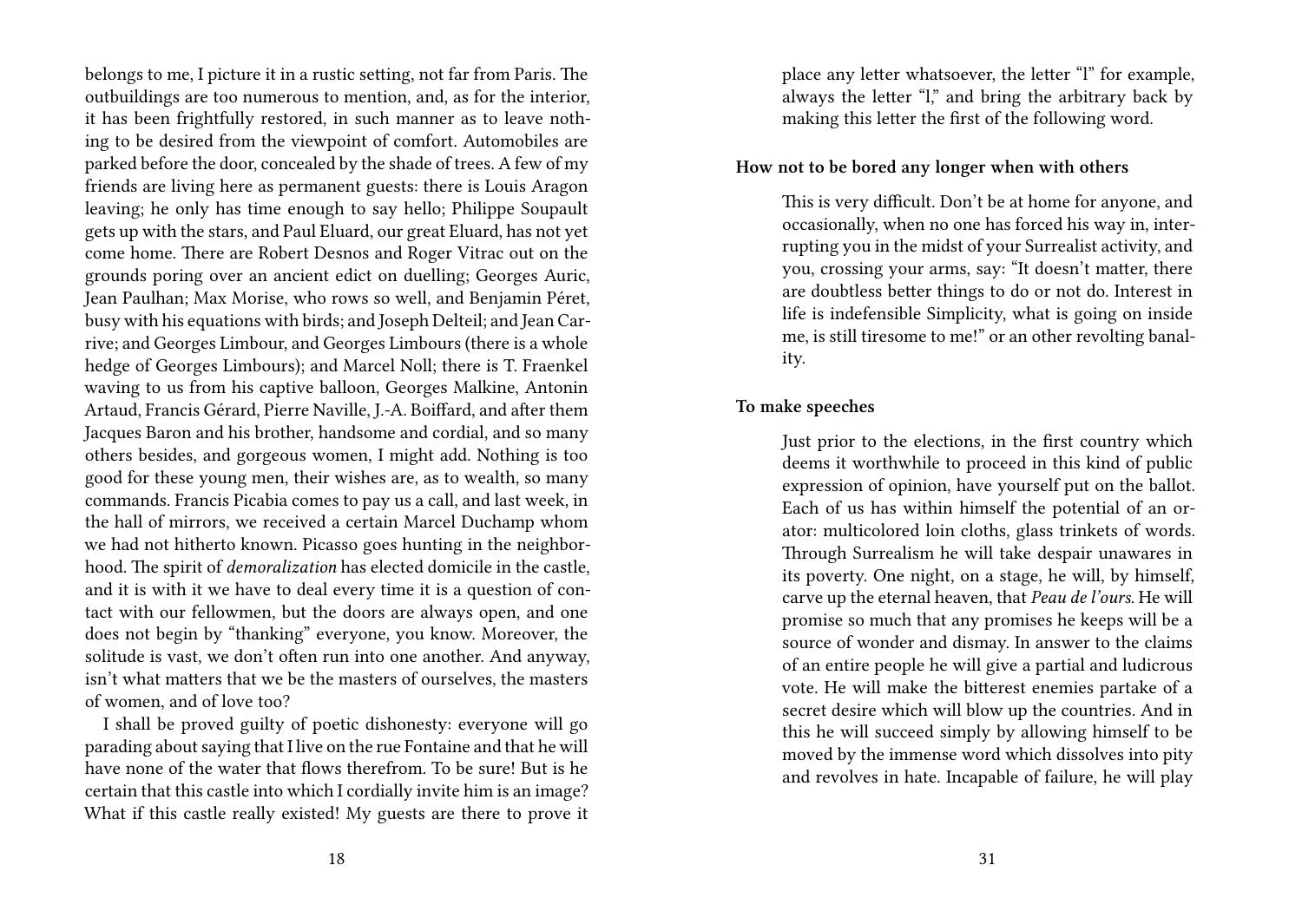### **SECRETS OF THE MAGICAL SURREALIST ART**

#### **Written Surrealist composition or first and last draft**

After you have settled yourself in a place as favorable as possible to the concentration of your mind upon itself, have writing materials brought to you. Put yourself in as passive, or receptive, a state of mind as you can. Forget about your genius, your talents, and the talents of everyone else. Keep reminding yourself that literature is one of the saddest roads that leads to everything. Write quickly, without any preconceived subject, fast enough so that you will not remember what you're writing and be tempted to reread what you have written. The first sentence will come spontaneously, so compelling is the truth that with every passing second there is a sentence unknown to our consciousness which is only crying out to be heard. It is somewhat of a problem to form an opinion about the next sentence; it doubtless partakes both of our conscious activity and of the other, if one agrees that the fact of having written the first entails a minimum of perception. This should be of no importance to you, however; to a large extent, this is what is most interesting and intriguing about the Surrealist game. The fact still remains that punctuation no doubt resists the absolute continuity of the flow with which we are concerned, although it may seem as necessary as the arrangement of knots in a vibrating cord. Go on as long as you like. Put your trust in the inexhaustible nature of the murmur. If silence threatens to settle in if you should ever happen to make a mistake — a mistake, perhaps due to carelessness — break off without hesitation with an overly clear line. Following a word the origin of which seems suspicious to you,

does; their whim is the luminous road that leads to it. We really live by our fantasies when we *give free reign to them.* And how could what one might do bother the other, there, safely sheltered from the sentimental pursuit and at the trysting place of opportunities?

Man proposes and disposes. He and he alone can determine whether he is completely master of himself, that is, whether he maintains the body of his desires, daily more formidable, in a state of anarchy. Poetry teaches him to. It bears within itself the perfect compensation for the miseries we endure. It can also be an organizer, if ever, as the result of a less intimate disappointment, we contemplate taking it seriously. The time is coming when it decrees the end of money and by itself will break the bread of heaven for the earth! There will still be gatherings on the public squares, and *movements* you never dared hope participate in. Farewell to absurd choices, the dreams of dark abyss, rivalries, the prolonged patience, the flight of the seasons, the artificial order of ideas, the ramp of danger, time for everything! May you only take the trouble to *practice* poetry. Is it not incumbent upon us, who are already living off it, to try and impose what we hold to be our case for further inquiry?

It matters not whether there is a certain disproportion between this defense and the illustration that will follow it. It was a question of going back to the sources of poetic imagination and, what is more, of remaining there. Not that I pretend to have done so. It requires a great deal of fortitude to try to set up one's abode in these distant regions where everything seems at first to be so awkward and difficult, all the more so if one wants to try to take someone there. Besides, one is never sure of really being there. If one is going to all that trouble, one might as well stop off somewhere else. Be that as it may, the fact is that the way to these regions is clearly marked, and that to attain the true goal is now merely a matter of the travelers' ability to endure.

<sup>5</sup> See *Les Pas perdus,* published by N.R.F.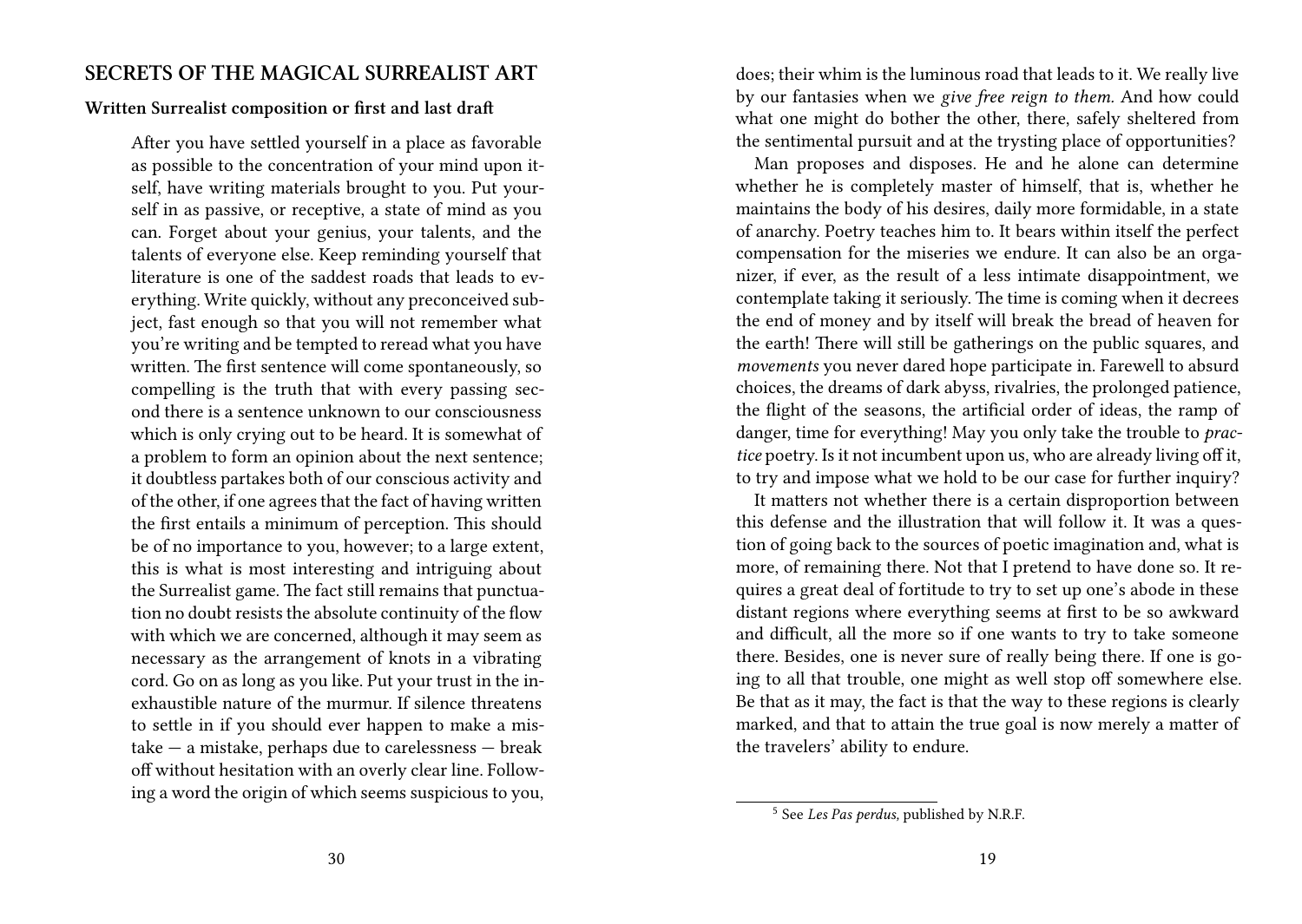We are all more or less aware of the road traveled. I was careful to relate, in the course of a study of the case of Robert Desnos entitled  $\mathop{\rm ENTR\acute{e}E}\nolimits$  DES MÉDIUMS, $^5$  that I had been led to" concentrate my attention on the more or less partial sentences which, when one is quite alone and on the verge of falling asleep, become perceptible for the mind without its being possible to discover what provoked them." I had then just attempted the poetic adventure with the minimum of risks, that is, my aspirations were the same as they are today but I trusted in the slowness of formulation to keep me from useless contacts, contacts of which I completely disapproved. This attitude involved a modesty of thought certain vestiges of which I still retain. At the end of my life, I shall doubtless manage to speak with great effort the way people speak, to apologize for my voice and my few remaining gestures. The virtue of the spoken word (and the written word all the more so) seemed to me to derive from the faculty of foreshortening in a striking manner the exposition (since there was exposition) of a small number of facts, poetic or other, of which I made myself the substance. I had come to the conclusion that Rimbaud had not proceeded any differently. I was composing, with a concern for variety that deserved better, the final poems of *Mont de piété,* that is, I managed to extract from the blank lines of this book an incredible advantage. These lines were the closed eye to the operations of thought that I believed I was obliged to keep hidden from the reader. It was not deceit on my part, but my love of shocking the reader. I had the illusion of a possible complicity, which I had more and more difficulty giving up. I had begun to cherish words excessively for the space they allow around them, for their tangencies with countless other words which I did not utter. The poem BLACK FOREST derives precisely from this state of mind. It took me six months to write it, and you may take my word for it that I did not rest a single day. But this stemmed from the opinion I had of myself in those days, which was high, please don't judge me too harshly. I enjoy these stupid confessions. At that point cubist pseudo-poetry was trying to get a foothold, but it had emerged

Ask Max Morise:

*"The bear of the caves and his friend the bittern, the volau-vent and his valet the wind, the Lord Chancellor with his Lady, the scarecrow for sparrows and his accomplice the sparrow, the test tube and his daughter the needle, this carnivore and his brother the carnival, the sweeper and his monocle, the Mississippi and its little dog, the coral and its jug of milk, the Miracle and its Good Lord, might just as well go and disappear from the surface of the sea."*

Ask Joseph Delteil:

*"Alas! I believe in the virtue of birds. And a feather is all it takes to make me die laughing."*

Ask Louis Aragon:

*"During a short break in the party, as the players were gathering around a bowl of flaming punch, I asked a tree if it still had its red ribbon."*

And ask me, who was unable to keep myself from writing the serpentine, distracting lines of this preface.

Ask Robert Desnos, he who, more than any of us, has perhaps got closest to the Surrealist truth, he who, in his still unpublished works<sup>13</sup> and in the course of the numerous experiments he has been a party to, has fully justified the hope I placed in Surrealism and leads me to believe that a great deal more will still come of it. Desnos *speaks Surrealist* at will. His extraordinary agility in orally following his thought is worth as much to us as any number of splendid speeches which are lost, Desnos having better things to do than record them. He reads himself like an open book, and does nothing to retain the pages, which fly away in the windy wake of his life.

the most pure), Braque, Duchamp, Picabia, Chirico (so admirable for so long), Klee, Man Ray, Max Ernst, and, one so close to us, André Masson.

<sup>13</sup> *Nouvelles Hébrides*; *Désordre formel*; *Deuil, pour Deuil*.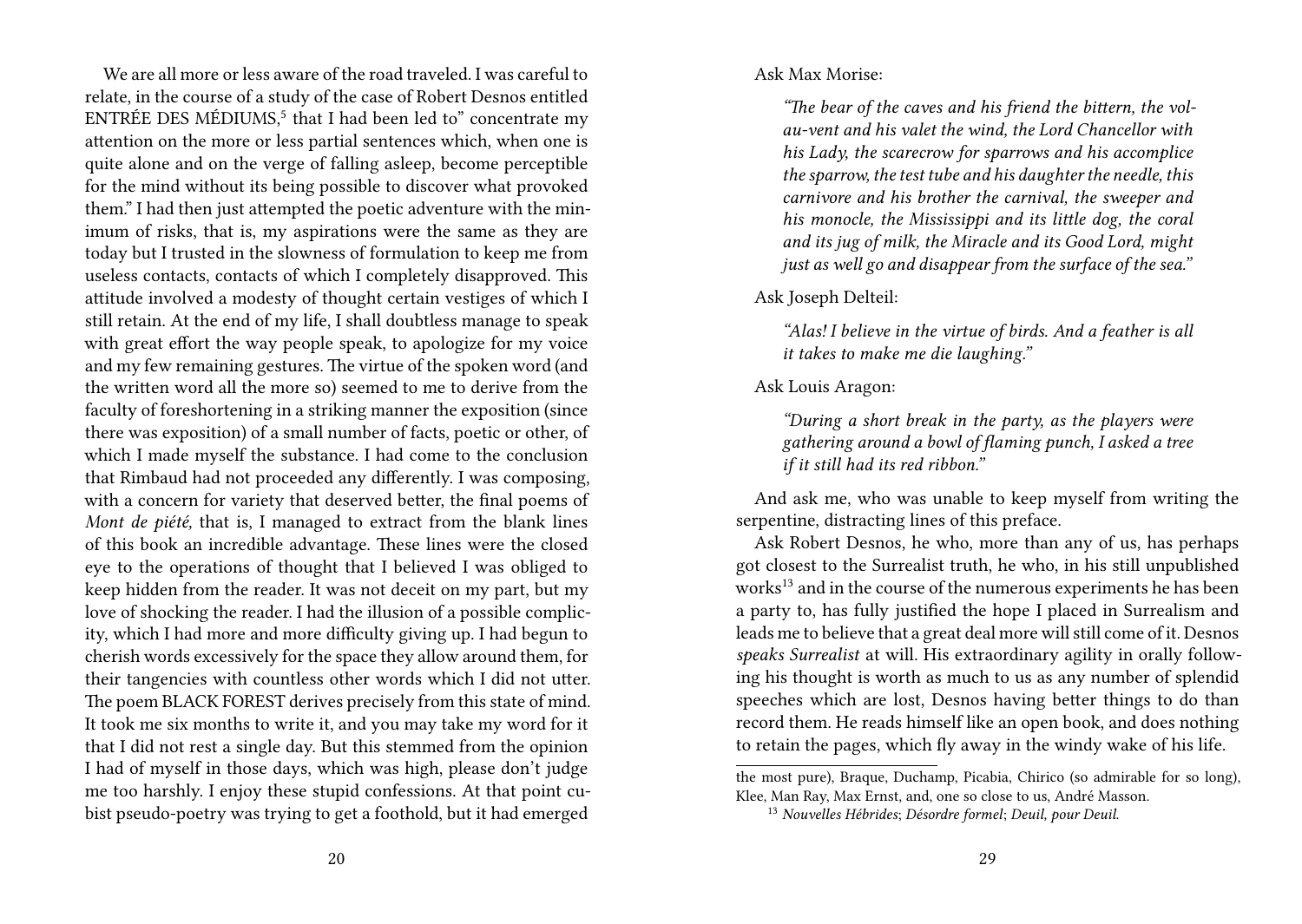ideas to which — very naively! — they hold. They hold to them because they had not *heard the Surrealist voice,* the one that continues to preach on the eve of death and above the storms, because they did not want to serve simply to orchestrate the marvelous score. They were instruments too full of pride, and this is why they have not always produced a harmonious sound.<sup>12</sup>

But we, who have made no effort whatsoever to filter, who in our works have made ourselves into simple receptacles of so many echoes, modest *recording instruments* who are not mesmerized by the drawings we are making, perhaps we serve an even nobler cause. Thus do we render with integrity the "talent" which has been lent to us. You might as well speak of the talent of this platinum ruler, this mirror, this door, and of the sky, if you like.

We do not have any talent; ask Philippe Soupault:

*"Anatomical products of manufacture and low-income dwellings will destroy the tallest cities."*

Ask Roger Vitrac:

*"No sooner had I called forth the marble-admiral than he turned on his heel like a horse which rears at the sight of the North star and showed me, in the plane of his twopointed cocked hat, a region where I was to spend my life."*

Ask Paul Eluard:

*"This is an oft-told tale that I tell, a famous poem that I reread: I am leaning against a wall, with my verdant ears and my lips burned to a crisp."*

defenseless from Picasso's brain, and I was thought to be as dull as dishwater (and still am). I had a sneaking suspicion, moreover, that from the viewpoint of poetry I was off on the wrong road, but I hedged my bet as best I could, defying lyricism with salvos of definitions and formulas (the Dada phenomena were waiting in the wings, ready to come on stage) and pretending to search for an application of poetry to advertising (I went so far as to claim that the world would end, not with a good book but with a beautiful advertisement for heaven or for hell).

In those days, a man at least as boring as I, Pierre Reverdy, was writing:

*The image is a pure creation of the mind.*

*It cannot be born from a comparison but from a juxtaposition of two more or less distant realities.*

*The more the relationship between the two juxtaposed realities is distant and true, the stronger the image will be — the greater its emotional power and poetic reality…*<sup>6</sup>

These words, however sibylline for the uninitiated, were extremely revealing, and I pondered them for a long time. But the image eluded me. Reverdy's aesthetic, a completely *a posteriori* aesthetic, led me to mistake the effects for the causes. It was in the midst of all this that I renounced irrevocably my point of view.

One evening, therefore, before I fell asleep, I perceived, so clearly articulated that it was impossible to change a word, but nonetheless removed from the sound of any voice, a rather strange phrase which came to me without any apparent relationship to the events in which, my consciousness agrees, I was then involved, a phrase which seemed to me insistent, a phrase, if I may be so bold, *which was knocking at the window.* I took cursory note of it and prepared to move on when its organic character caught my attention. Actu-

 $12$  I could say the same of a number of philosophers and painters, including, among the latter, Uccello, from painters of the past, and, in the modern era, Seurat, Gustave Moreau, Matisse (in "La Musique," for example), Derain, Picasso, (by far

<sup>6</sup> *Nord-Sud,* March 1918.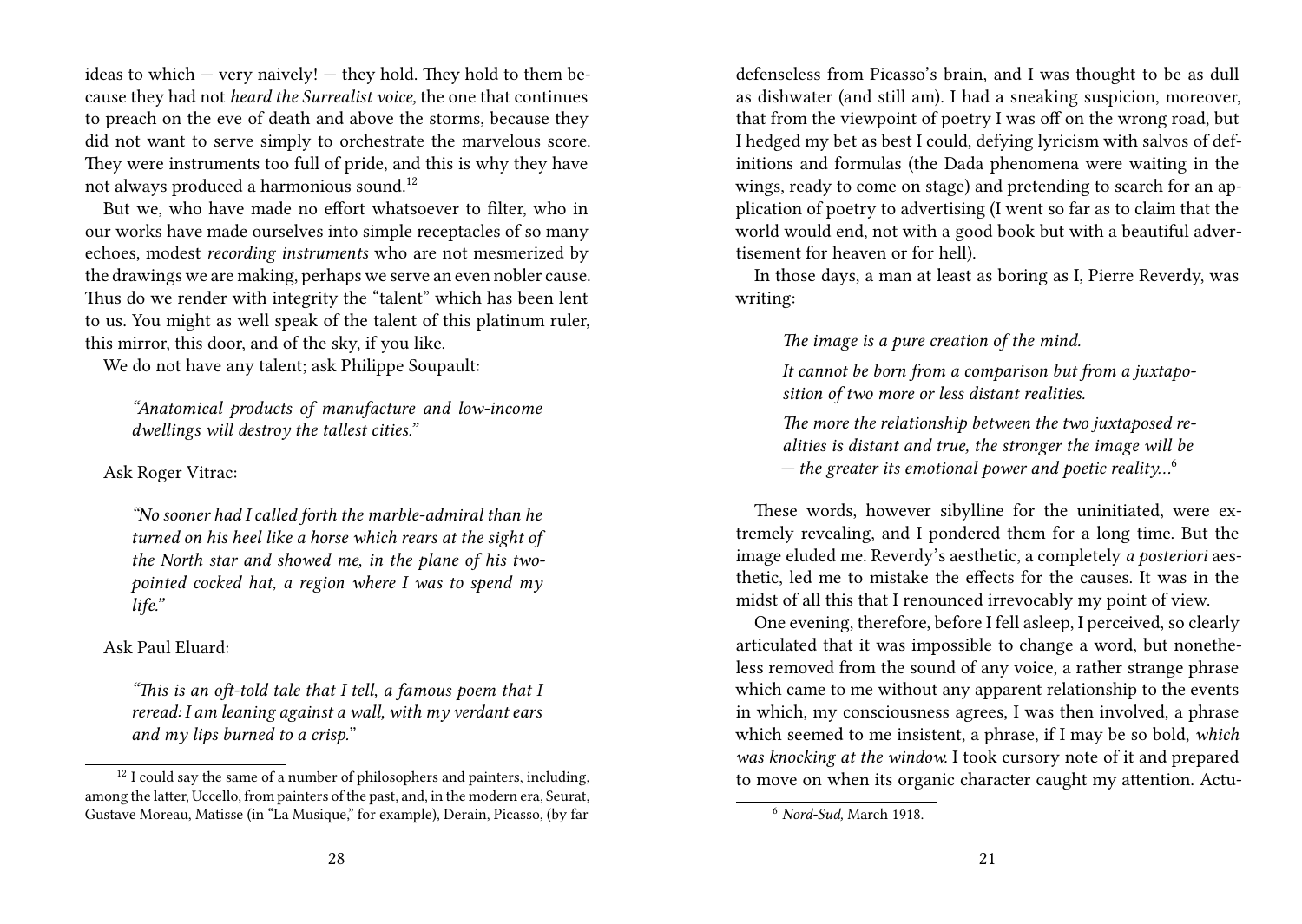ally, this phrase astonished me: unfortunately I cannot remember

 $7$  Were I a painter, this visual depiction would doubtless have become more important for me than the other. It was most certainly my previous predispositions which decided the matter. Since that day, I have had occasion to concentrate my attention voluntarily on similar apparitions, and I know they are fully as clear as auditory phenomena. With a pencil and white sheet of paper to hand, I could easily trace their outlines. Here again it is not a matter of drawing, but *simply of tracing.* I could thus depict a tree, a wave, a musical instrument, all manner of things of which I am presently incapable of providing even the roughest sketch. I would plunge into it, convinced that I would find my way again, in a maze of lines which at first glance would seem to be going nowhere. And, upon opening my eyes, I would get the very strong impression of something "never seen." The proof of what I am saying has been provided many times by Robert Desnos: to be convinced, one has only to leaf through the pages of issue number 36 of *Feuilles libres* which contains several of his drawings (*Romeo and Juliet, A Man Died This Morning,* etc.) which were taken by this magazine as the drawings of a madman and published as such.

<sup>8</sup> Knut Hamsum ascribes this sort of revelation to which I had been subjected as deriving from *hunger,* and he may not be wrong. (The fact is I did not eat every day during that period of my life). Most certainly the manifestations that he describes in these terms are clearly the same:

"The following day I awoke at an early hour. It was still dark. My eyes had been open for a long time when I heard the clock in the apartment above strike five. I wanted to go back to sleep, but I couldn't; I was wide awake and a thousand thoughts were crowding through my mind.

"Suddenly a few good fragments came to mind, quite suitable to be used in a rough draft, or serialized; all of a sudden I found, quite by chance, beautiful phrases, phrases such as I had never written. I repeated them to myself slowly, word by word; they were excellent. And there were still more coming. I got up and picked up a pencil and some paper that were on a table behind my bed. It was as though some vein had burst within me, one word followed another, found its proper place, adapted itself to the situation, scene piled upon scene, the action unfolded, one retort after another welled up in my mind, I was enjoying myself immensely. Thoughts came to me so rapidly and continued to flow so abundantly that I lost a whole host of delicate details, because my pencil could not keep up with them, and yet I went as fast as I could, my hand in constant motion, I did not lose a minute. The sentences continued to well up within me, I was pregnant with my subject."

Apollinaire asserted that Chirico's first paintings were done under the influence of cenesthesic disorders (migraines, colics, etc).

finer moments, Shakespeare. *In the course of the various attempts I have made to reduce what is, by breach of trust, called genius, I have found nothing which in the final analysis can be attributed to any other method than that.*

Young's *Nights* are Surrealist from one end to the other; unfortunately it is a priest who is speaking, a bad priest no doubt, but a priest nonetheless.

Swift is Surrealist in malice, Sade is Surrealist in sadism. Chateaubriand is Surrealist in exoticism. Constant is Surrealist in politics. Hugo is Surrealist when he isn't stupid. Desbordes-Valmore is Surrealist in love. Bertrand is Surrealist in the past. Rabbe is Surrealist in death. Poe is Surrealist in adventure. Baudelaire is Surrealist in morality. Rimbaud is Surrealist in the way he lived, and elsewhere. Mallarmé is Surrealist when he is confiding. Jarry is Surrealist in absinthe. Nouveau is Surrealist in the kiss. Saint-Pol-Roux is Surrealist in his use of symbols. Fargue is Surrealist in the atmosphere. Vaché is Surrealist in me. Reverdy is Surrealist at home. Saint-Jean-Perse is Surrealist at a distance. Roussel is Surrealist as a storyteller. Etc.

I would like to stress the point: they are not always Surrealists, in that I discern in each of them a certain number of preconceived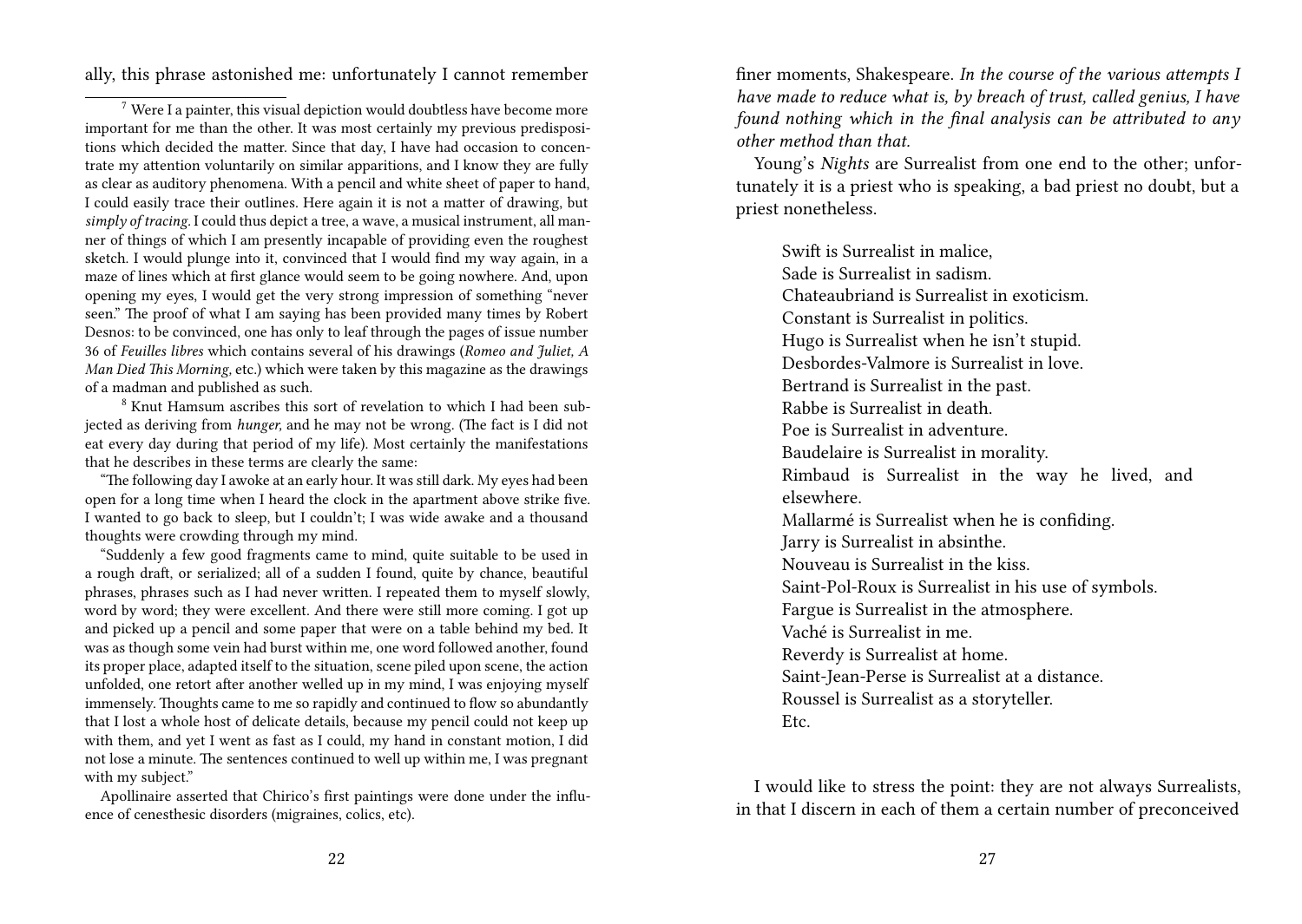such were possible; at least admit the worth of the expression…"<sup>11</sup>

Those who might dispute our right to employ the term SURRE-ALISM in the very special sense that we understand it are being extremely dishonest, for there can be no doubt that this word had no currency before we came along. Therefore, I am defining it once and for all:

SURREALISM, *n.* Psychic automatism in its pure state, by which one proposes to express — verbally, by means of the written word, or in any other manner — the actual functioning of thought. Dictated by the thought, in the absence of any control exercised by reason, exempt from any aesthetic or moral concern.

ENCYCLOPEDIA. *Philosophy.* Surrealism is based on the belief in the superior reality of certain forms of previously neglected associations, in the omnipotence of dream, in the disinterested play of thought. It tends to ruin once and for all all other psychic mechanisms and to substitute itself for them in solving all the principal problems of life. The following have performed acts of ABSOLUTE SURREALISM: Messrs. Aragon, Baron, Boiffard, Breton, Carrive, Crevel, Delteil, Desnos, Eluard, Gérard, Limbour, Malkine, Morise, Naville, Noll, Péret, Picon, Soupault, Vitrac.

They seem to be, up to the present time, the only ones, and there would be no ambiguity about it were it not for the case of Isidore Ducasse, about whom I lack information. And, of course, if one is to judge them only superficially by their results, a good number of poets could pass for Surrealists, beginning with Dante and, in his

it exactly, but it was something like: "There is a man cut in two by the window," but there could be no question of ambiguity, accompanied as it was by the faint visual image of a man walking cut half way up by a window perpendicular to the axis of his body.<sup>7</sup> Beyond the slightest shadow of a doubt, what I saw was the simple reconstruction in space of a man leaning out a window. But this window having shifted with the man, I realized that I was dealing with an image of a fairly rare sort, and all I could think of was to incorporate it into my material for poetic construction. No sooner had I granted it this capacity than it was in fact succeeded by a whole series of phrases, with only brief pauses between them, which surprised me only slightly less and left me with the impression of their being so gratuitous that the control I had then exercised upon myself seemed to me illusory and all I could think of was putting an end to the interminable quarrel raging within me.<sup>8</sup>

Completely occupied as I still was with Freud at that time, and familiar as I was with his methods of examination which I had some slight occasion to use on some patients during the war, I resolved to obtain from myself what we were trying to obtain from them, namely, a monologue spoken as rapidly as possible without any intervention on the part of the critical faculties, a monologue consequently unencumbered by the slightest inhibition and which was, as closely as possible, akin to*spoken thought.* It had seemed to me, and still does — the way in which the phrase about the man cut in two had come to me is an indication of it  $-$  that the speed of thought is no greater than the speed of speech, and that thought does not necessarily defy language, nor even the fast-moving pen. It was in this frame of mind that Philippe Soupault — to whom I had confided these initial conclusions – and I decided to blacken some paper, with a praiseworthy disdain for what might result from a literary point of view. The ease of execution did the rest. By the end of the first day we were able to read to ourselves some fifty or so pages obtained in this manner, and begin to compare our results. All in all, Soupault's pages and mine proved to be remarkably sim-

<sup>11</sup> See also *L'Idéoréalisme* by Saint-Pol-Roux.